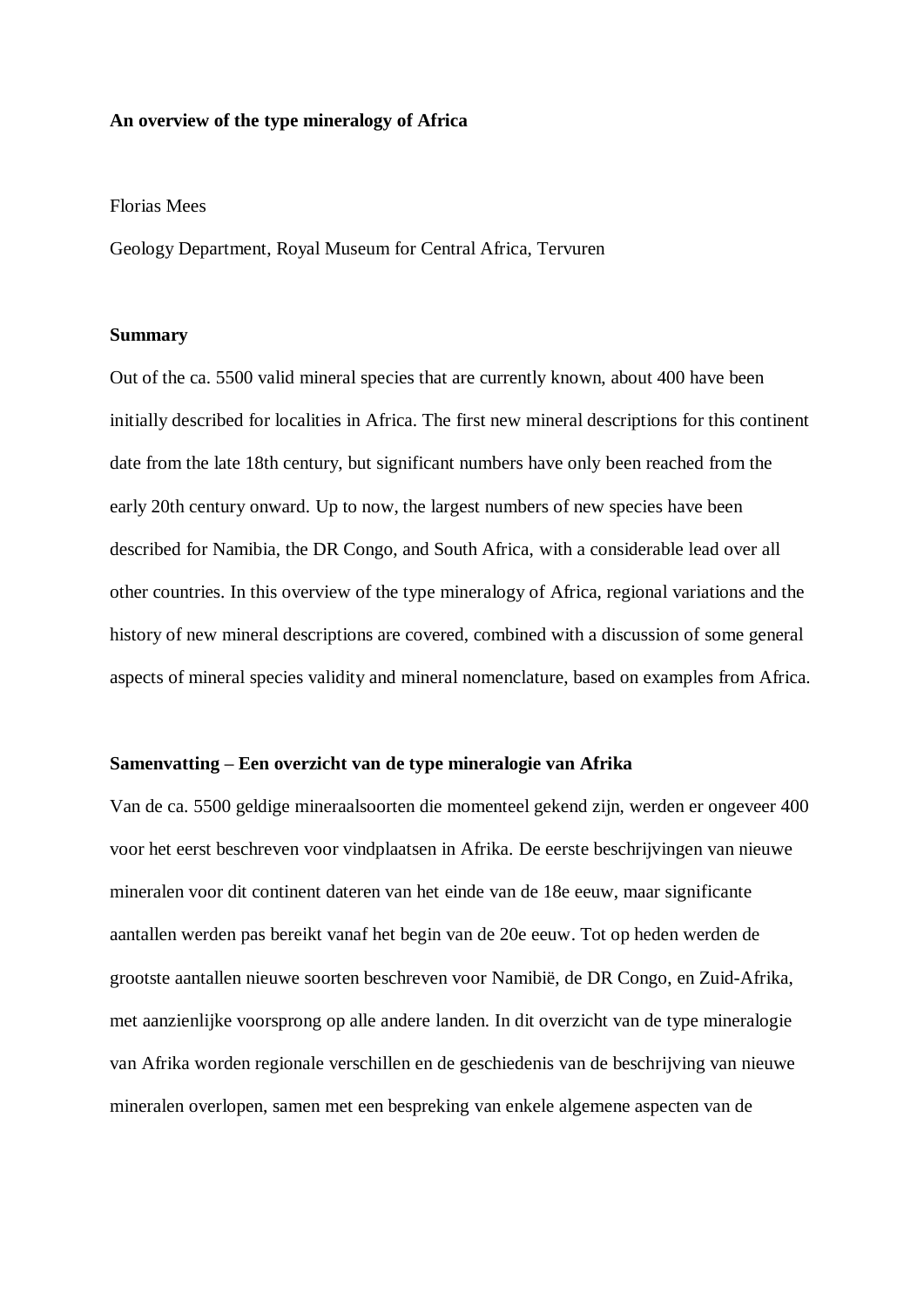geldigheid van mineraalsoorten en van de naamgeving van mineralen, aan de hand van voorbeelden uit Afrika.

## **Résumé – Un aperçu de la minéralogie type de l'Afrique**

Parmi les c. 5500 espèces minérales valides qui sont connues actuellement, environ 400 ont été décrites initialement pour des endroits en Afrique. Les premières descriptions de nouvelles espèces pour ce continent datent de la fin du 18e siècle, mais des nombres significatifs n'ont été atteints qu'à partir du début du 20e siècle. Jusqu'au présent, les plus grands nombres de nouvelles espèces ont été décrits pour la Namibie, la RD Congo, et l'Afrique du Sud, avec une avance considérable sur tous les autres pays. Dans cet aperçu de la minéralogie type de l'Afrique, des variations régionales et l'historique des descriptions de nouvelles espèces minérales sont traités, en combinaison avec une discussion de quelques aspects généraux de la validité d'espèces minérales et de la nomenclature minéralogique, sur la base d'exemples africaines.

**Keywords –** Mineralogy; History of science; Mineral nomenclature; Africa

### **Introduction**

The type mineralogy of a region refers to all mineral species whose original description is based on the study of specimens from that area. It is part of the natural heritage of a region, and it has important ties with the history of mineralogical research and the evolution of mineral nomenclature through time. A discussion of type mineralogy should consider both valid and non-valid mineral species, whereby 'mineral species' refers to crystalline substances that formed by natural geological processes and that are characterized by a unique crystal structure and a well-defined chemical composition. Valid species are in practice those which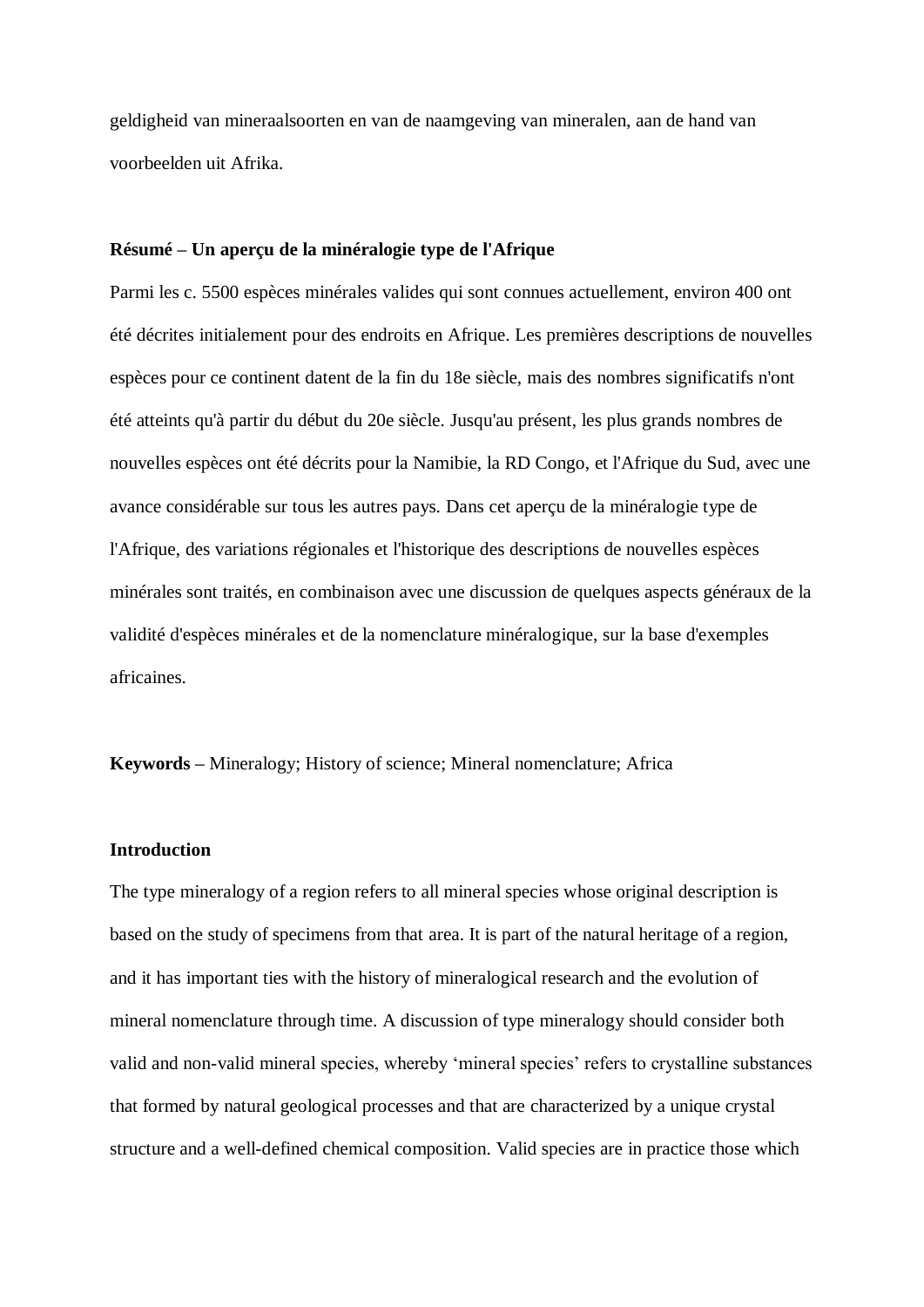have been approved at some stage by the Commission on New Minerals, Nomenclature and Classification (CNMNC) of the International Mineralogical Association (IMA), founded in 1959.

A discussion of the type mineralogy of most continents is a vast subject. For Africa, a complete overview of all valid and non-valid species by country, with a fully referenced presentation of the history of the description of each species, has recently become available (MEES 2018). The present text is limited to a general historical overview and to some comments about selected aspects of mineral nomenclature, illustrated by African examples.

## **Overview**

At this moment (January 2020), a total of 5532 valid mineral species, with type locality on any continent, are known, based on the most recent edition of the list that is published periodically by the IMA-CNMNC (November 2019). Among those species, 409 were first described, entirely or in part, for specimens from African localities. This number is relatively small in comparison with those for other continents, such as Europe and North America, where the study of mineral occurrences had a much earlier start.

The repartition within Africa shows strong variations between countries (Table 1). New mineral species have been described for 29 African countries, on a total of 54. Three nations have together provided nearly three quarters of all African species, namely Namibia, the DR Congo, and South Africa. For a few other countries the total also exceeds ten, but for most other listed countries only one or two new species have been described. The total of all valid species enumerated in Table 1 is 411, which is greater than the real total of 409, due to two species with shared type localities in two African countries (gallite, described for both Namibia and the DR Congo, and palladosilicide, described for both South Africa and Tanzania). The total of 409 species can be increased by also considering type localities on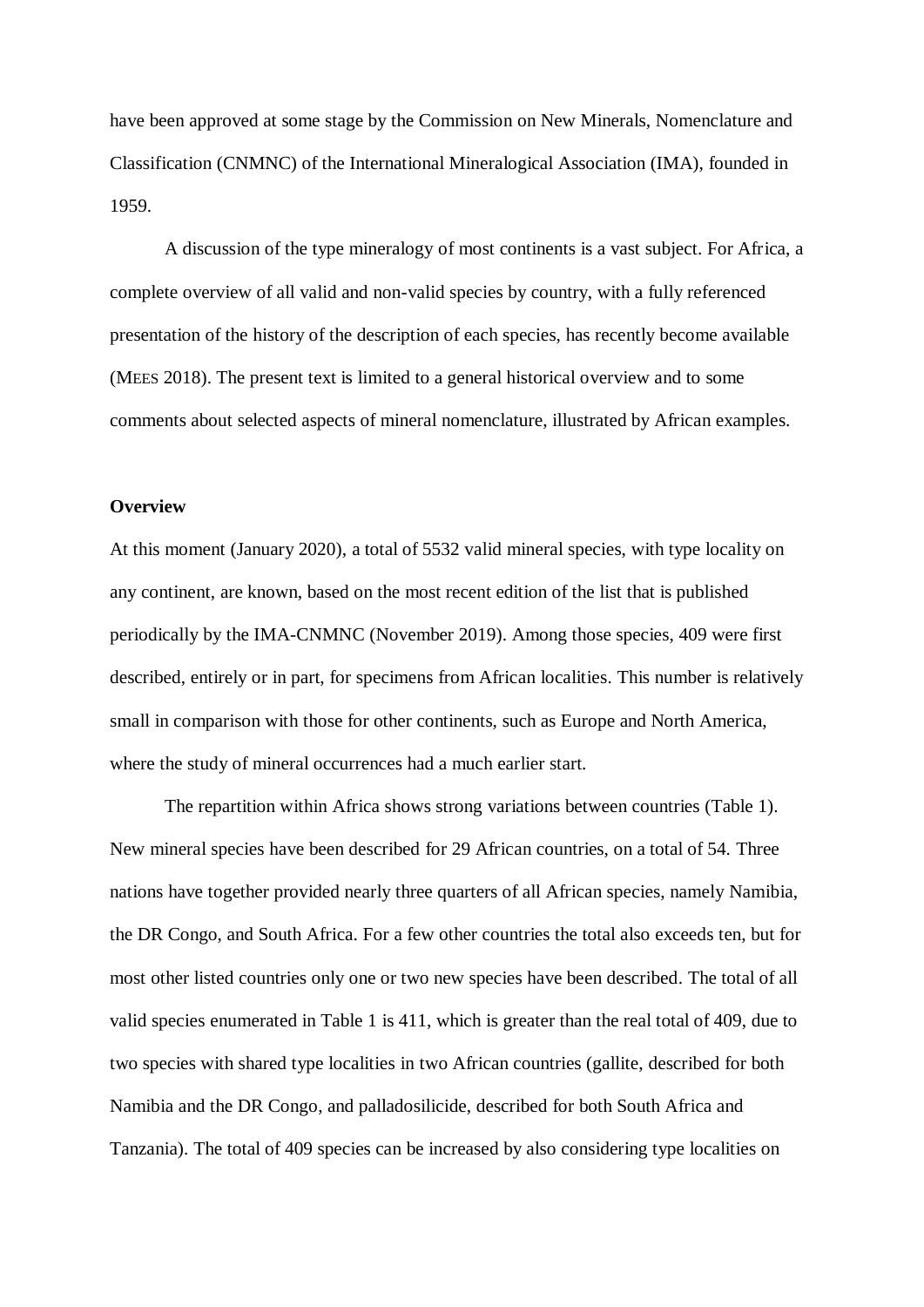islands that are part of the African continent but that currently belong to non-African nations. This concerns three minerals, described for Gran Canaria (mogánite), Socotra (riebeckite), and Ascension (dalyite). In addition, the total could be more significantly enlarged by attributing minerals described for meteorites to the country where the meteoritic type material was found, as arguably done in some form by the IMA-CNMNC. For meteorites collected in Africa, 14 valid new species have been described up to now, including eight for meteorites found in Morocco.

As non-valid species, a total of 152 minerals can be proposed for Africa, varying in degree of formality of their original description and in type of discreditation. Among the three nations for which most valid new species have been described, South Africa has the lowest ratio of valid to non-valid species (Table 1), due to descriptions of named compounds belonging to categories such as types of asbestos and impure diamond. The record is also poor for countries like Madagascar (including nine minerals described by Alfred Lacroix between 1910 and 1923) and Tanzania (including six gemstone types representing mineral varieties). For other countries, the record is much better, both for countries where a single deposit was intensively investigated during a short period of time (*e.g.* Gabon) and for countries yielding new mineral species for various localities over longer periods (*e.g.* Morocco).

## **New mineral descriptions for Africa through time**

Naming of minerals has a long tradition, going back to classical antiquity. Ancient written sources include works by Theophrastus (*Περi Λiθων*, ca. 300 BCE), Dioscorides (*De Materia Medica*, ca. 50-70 CE), and Pliny the Elder (*Naturalis Historia*, ca. 77 CE), which are all widely accessible through annotated translations. For minerals described in these texts, and in more recent important works such as *De Re Metallica* by Georgius Agricola (ca. 1556), only a few have some connection with Africa. One example is natron, for which Egypt is listed in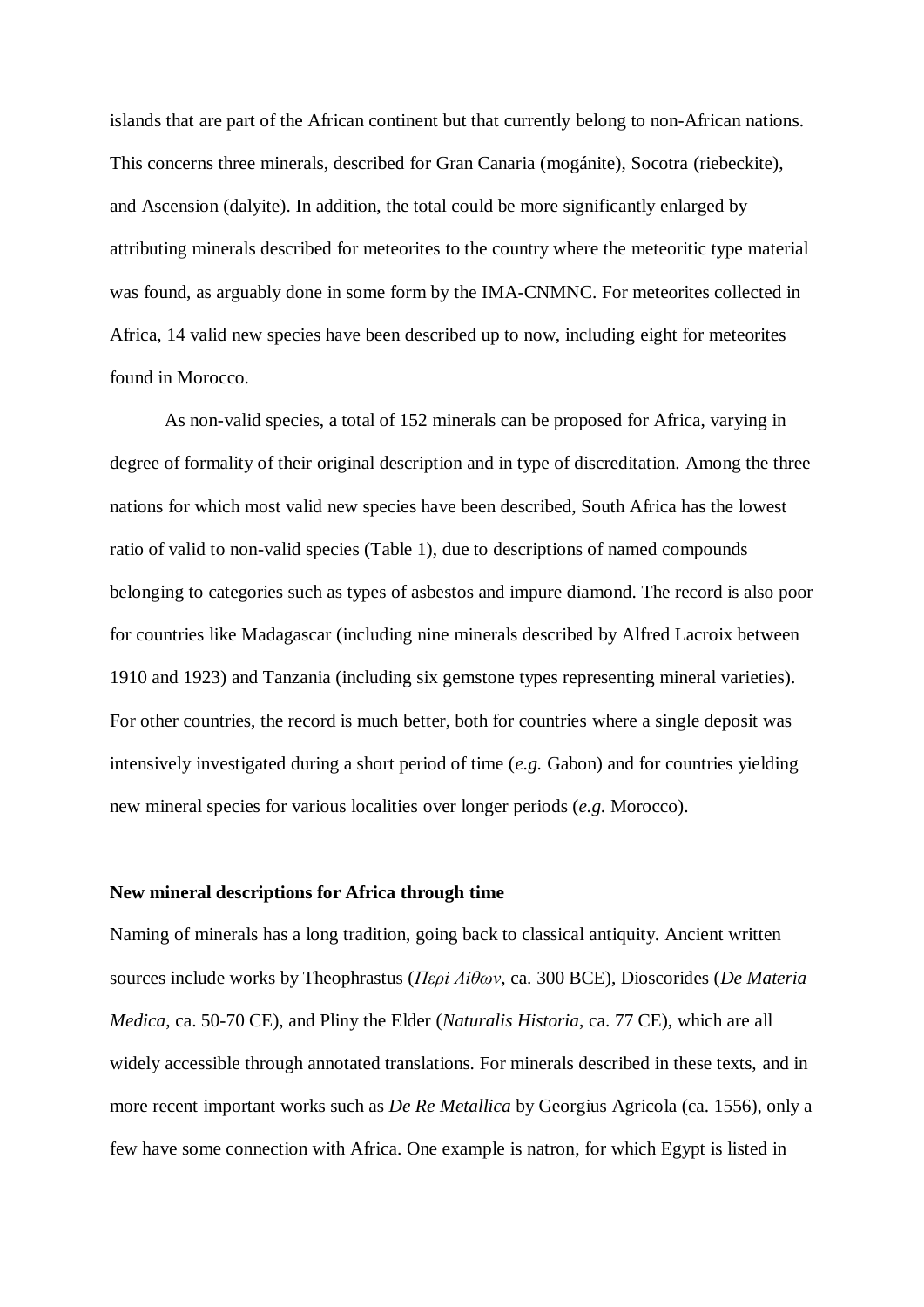early texts as one of the known localities. This may well refer to salt lakes of the Wadi Natrun depression, West of the Nile River delta, but natron in the sense of Pliny and others was clearly a general term for sodium carbonate deposits, without corresponding to the mineral as it was subsequently defined (natron,  $Na_2(CO_3)$ . 10H<sub>2</sub>O). Another example is topaz  $(A<sub>2</sub>SiO<sub>4</sub>F<sub>2</sub>)$ , whose name is derived from Topazion (Zabargad), an island along the coast of Egypt, but it almost certainly originally referred to forsterite  $(Mg_2(SiO_4))$ , for which the island is a known locality. The most convincing example is in fact emerald, for which Wadi Sikait in the Eastern Desert of Egypt is assumed to have been the original source, but this only concerns a beryl  $(Be_3Al_2Si_6O_{18})$  variety, not a valid species.

The oldest modern description of a new mineral species for a locality in Africa has been widely considered to be that of prehnite, recognized for an unspecified locality in the former Cape Province (Table 2). It was first described by KLAPROTH (1788), who refers for the name to the classification system of Abraham Werner, which is best known through a report with a later publication date than the article by Klaproth (HOFFMANN 1789). Together with witherite and torbernite, prehnite was the first mineral whose name was derived from that of a person (Hendrik Prehn or von Prehn, an army officer who provided the type material). At the time of publication, this attracted strong criticism from some mineralogists, who argued that names referring to persons are intrinsically meaningless, containing no information about the nature of the mineral.

The status of prehnite as first African mineral is in fact unjustified, because its description was preceded by that of trona by BAGGE (1773), for a locality whose rather vague identification does allow an attribution to present-day Libya ('Suckena Province, two days journey from Fezzan') (Table 2).

Prehnite and trona were the only new mineral species described for Africa in the course of the 18th century. During the 19th century, only six new mineral species were added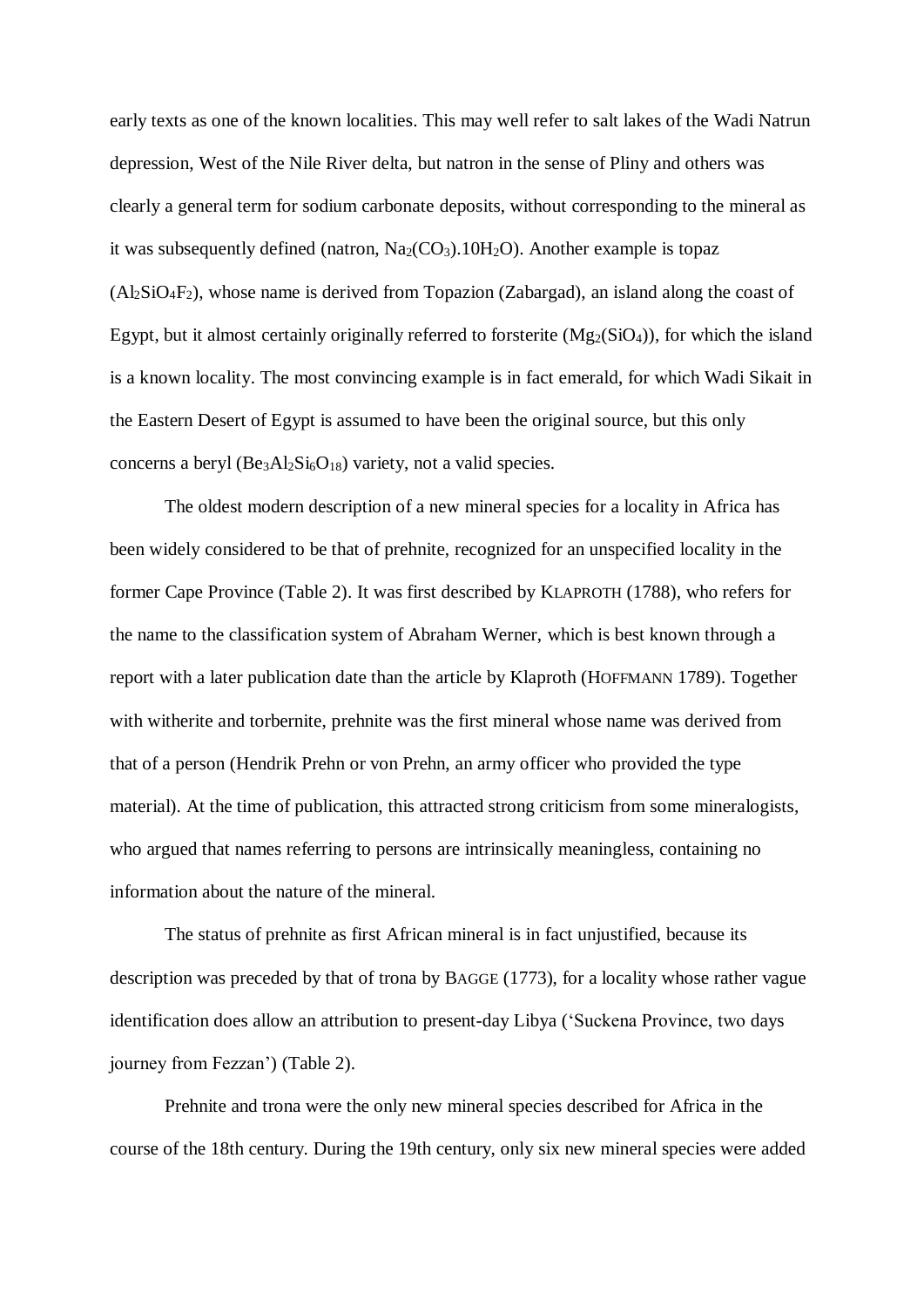(Table 2), which is a very small number in comparison with what was reported for other parts of the world in the same period. They include two ammonium minerals discovered for guano deposits along the coast of southern Africa that were surveyed at that time as a source of fertilizer (stercorite, teschemacherite), one salt efflorescence mineral described for an (ephemeral) occurrence in South Africa (apjohnite), two antimony minerals from historical mining sites in northern Algeria (nadorite, senarmontite), and a metamorphic mineral with type locality on the island of Socotra (riebeckite). The latter is probably the most widely known mineral with African roots, at least among geologists.

The rate of recognition of new species became greater from the start of the 20th century onward, with a steady increase up to the 1980s (Fig. 1). During the first two decades, half of all new African species were described by Alfred Lacroix of the *Muséum National d'Histoire Naturelle* in Paris, for specimens collected in erstwhile French colonies (Table 2). Other examples are the first two new minerals from Tsumeb in Namibia, a deposit for which a great number of new species has subsequently been identified. They also include a first uranium mineral (rutherfordine), described for a locality in Tanzania rather than for the DR Congo, as well as two zinc minerals from the Zambian part of the Copperbelt region of Central Africa (parahopeite, tarbuttite), predating the description of the first new species for the Katangese part (cornetite). For both categories of minerals, *i.e.* secondary minerals containing uranium or locally abundant base metals, Katanga has later been a much more important type locality area than any neighbouring region.

The increase in number of valid new species described through time for Africa between the 1900s and the 1980s was followed by two less productive decades, followed by a new increase. These overall trends are compatible with patterns that are recognized when all new species, for all continents, are considered (BARTON 2019), described mainly in terms of peak periods (1960s, 1980s, 2010s). Important factors are technological improvements,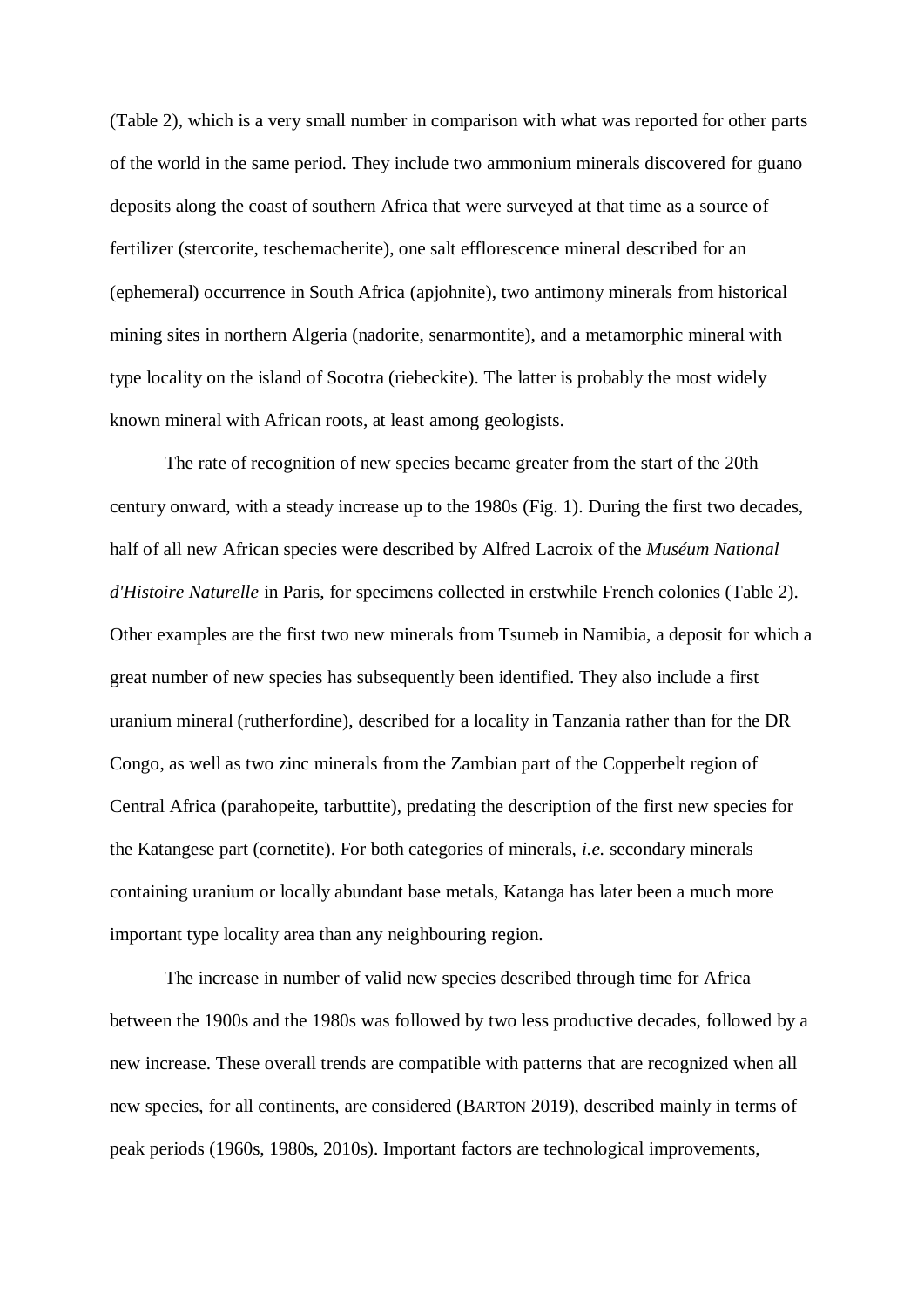including development of new analytical methods, but also the transition from analogue to digital registration of measurements, the creation of databases with reference data, and an evolution towards wider access to those data sets. The impact of new analytical methods is illustrated by some new mineral descriptions for African localities: in the 1930s, braggite (PtS) was presented as the first species to have been recognized by X-ray diffraction analysis and named in honour of the developers of the method (BANNISTER  $&$  HEY 1932), and in the 1960s, a pioneering microprobe study lead to the description of geversite (PtSb2; STUMPFL 1961), together with the first characterization of some unnamed compounds that were later defined as valid new species (*e.g.* genkinite, stumpflite).

#### **Mineral species validity**

The preceding section mainly dealt with valid mineral species. As mentioned in the beginning, specimen validity is currently decided by an international commission (IMA-CNMNC). Before the establishment of this screening system in 1959, one important form of evaluation of new mineral descriptions and subsequent studies consisted of the opinion presented in authoritative handbooks. The most influential has been Dana's *System of Mineralogy*, especially the first six editions, published between 1837 and 1892. At that time, it was relatively common for authors of handbooks to propose names for assumedly valid minerals that had been described by others as unnamed species, which has later been unsuccessful (*e.g.* POVARENNYKH 1972) or widely criticized (GAGARIN & CUOMO 1949). Some of the earliest minerals described as new species for African localities were in fact named by others (see Table 2): senarmontite and teschemacherite by J.D. Dana, apjohnite by E.F. Glocker, and cornetite by H. Buttgenbach. Another form of evaluation consisted of reviews of new mineral descriptions in mineralogical journals. The most systematic and influential reviews have been those in *American Mineralogist*, founded in 1916. The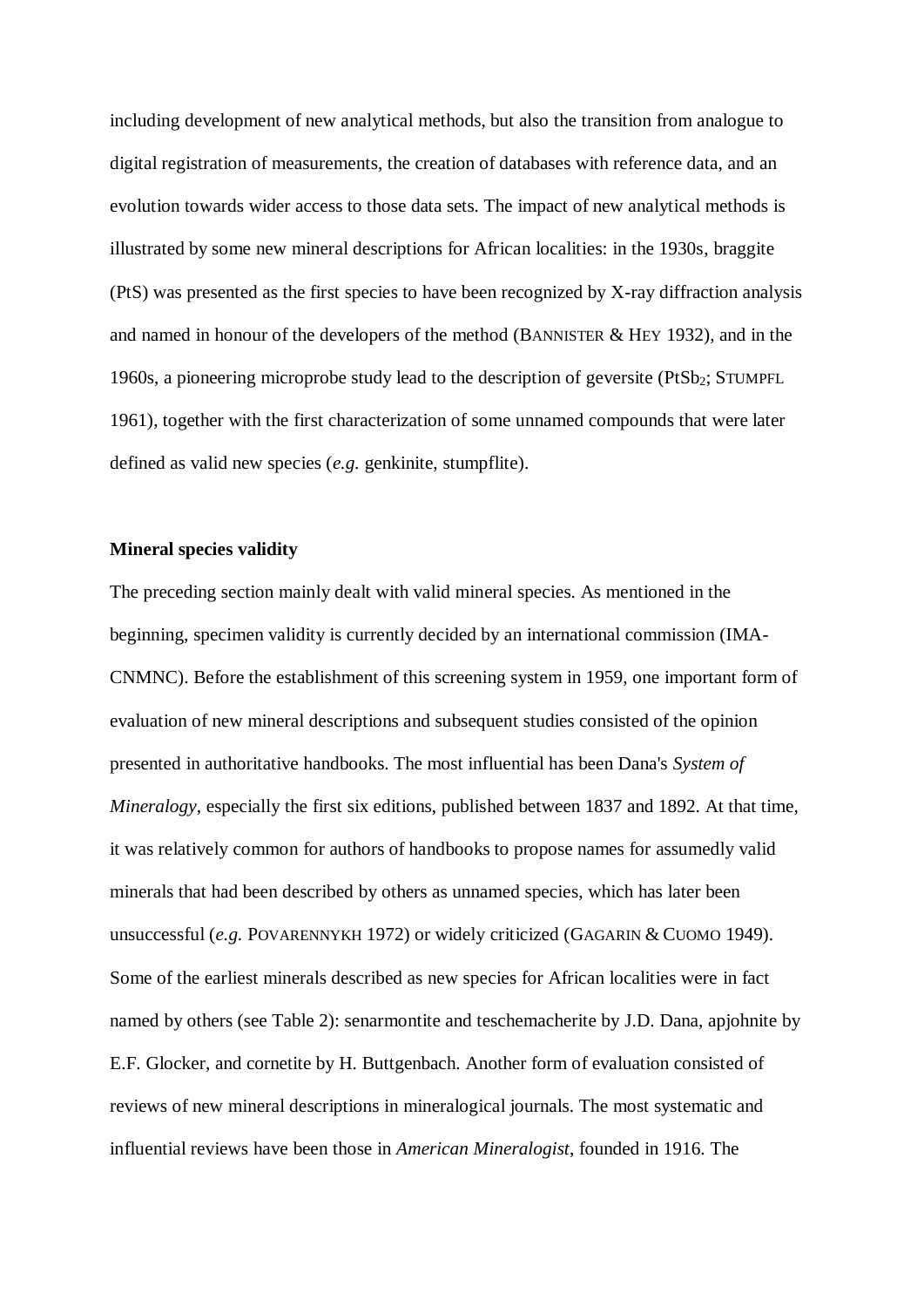assessments presented in these compilations were generally well justified, but they do record to some extent the opinion of individual mineralogists, including long-serving editors such as Michael Fleischer, which always introduces the risks of a certain degree of bias, for example in accepting proposals for discreditation by others, as in the case of e.g. epiianthinite and partridgeite. On occasion, the style in which new mineral names were rejected was rather harsh, as in the case of borgniezite, for which Fleischer stated that 'there is no excuse for burdening the literature with such names'.

Since the creation of the IMA-CNMNC, this commission evaluates all new mineral proposals. The first round of voting still dealt exclusively with minerals whose description had already been published, with delhayelite, pandaite (later discredited), wyartite, and yoderite as approved African species, and with epiianthinite, dixeyite, and kivuite as discredited species. In this first report (ANON. 1962), the commission insisted again that new mineral proposals should in future be submitted before publication, a practice that is now widely respected. Among minerals described for African localities, congolite (WENDLING *et al.* 1972) is an example of a more recently described mineral that was only approved after publication, and arnhemite and pyrophosphite (MARTINI 1994) are examples of non-valid species whose descriptions were published despite their rejection by the IMA-CNMNC, in both cases with publication in non-mineralogical journals.

In addition to evaluating individual new mineral proposals, the IMA-CNMNC has also published general nomenclature reports presenting decisions for large numbers of species (*e.g.* NICKEL & MANDARINO 1987; BURKE 2006), as well as reports dealing with specific mineral groups (*e.g.* HENRY et al., 2011; HAWTHORNE et al. 2012), both containing many decisions affecting the status of minerals described for African localities. One example of an African mineral whose status has changed through time is hydropyrochlore  $((H_2O,\square)_{2}Nb_2(O,OH)_{6}(H_2O))$ , which was originally described as an unnamed pyrochlore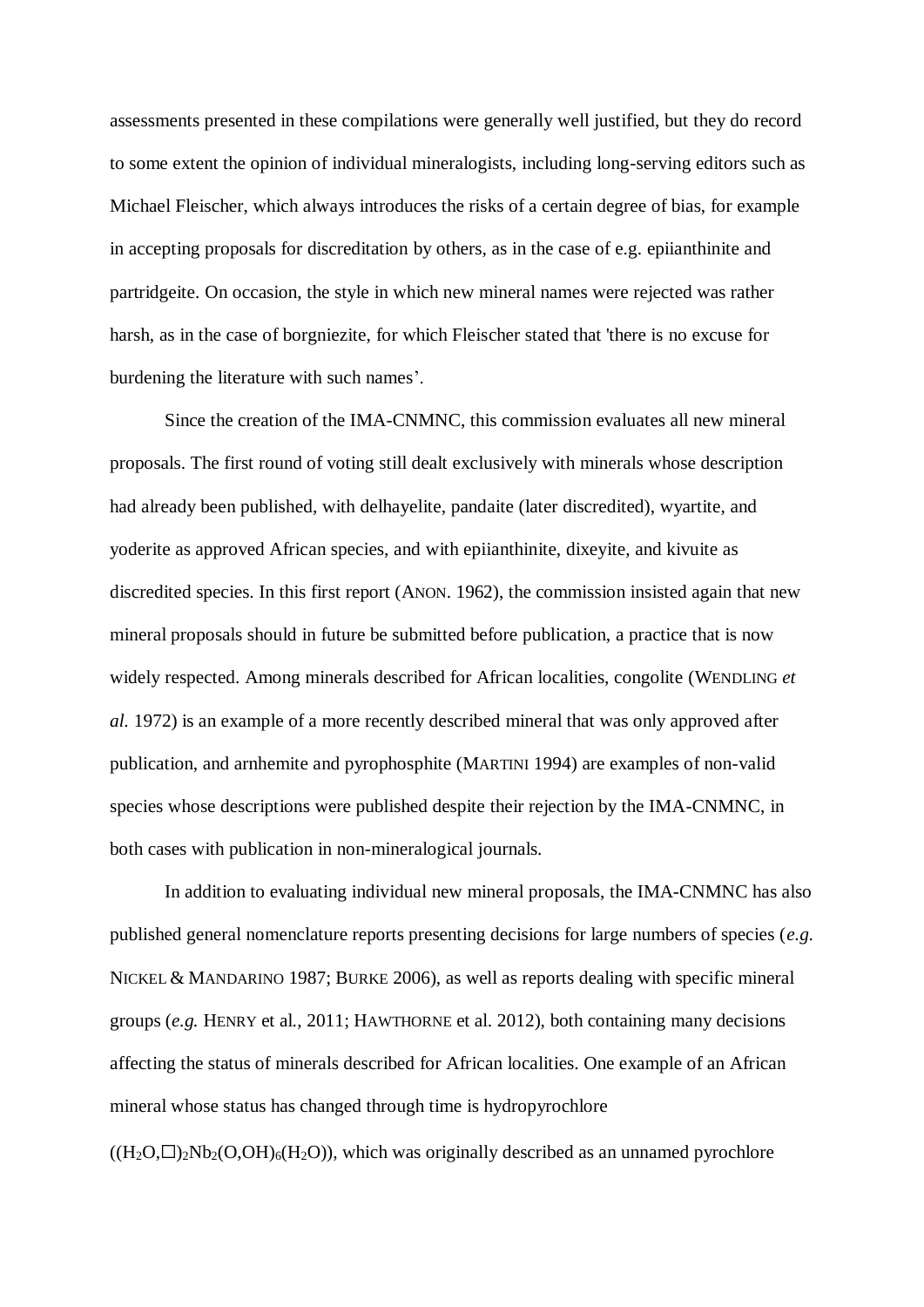variety by VAN WAMBEKE (1965), who explicitly referred to a need for IMA-CNMNC consensus on pyrochlore group nomenclature before a name could be proposed. This was later done by describing it as kalipyrochlore in an IMA-approved nomenclature report by HOGARTH (1977), followed by a full description under that name by VAN WAMBEKE (1978), but the mineral currently qualifies as hydropyrochlore in the revised pyrochlore classification system presented by ATENCIO *et al.* (2010). The complexity of changes in mineral nomenclature is also illustrated by tweddillite  $(CaSr(Mn<sup>3+</sup>2Al)[Si<sub>2</sub>O<sub>7</sub>][SiO<sub>4</sub>]O(OH)),$ described as a new mineral by ARMBRUSTER *et al.* (2002). A short time later, the name was replaced by manganipiemontite-(Sr), at the introduction of a root-name-based nomenclature system for the epidote group, presented in an IMA report with the same first author as the tweddillite description (ARMBRUSTER *et al.* 2006). The name was later reinstated, arguing that it had been too widely used to be suppressed (REVHEIM  $&$  KING 2016). Both examples concern mineral groups characterized by a continuous wide range in composition between various end-members, for which nomenclature rules expressing element-dominance at specific crystal lattice sites are generally imposed, in order to obtain a limited number of rational names, including names for species that have not yet been discovered or formally described. A related example are minerals containing rare-earth elements (REE) as essential constituents, for which the rules proposed by LEVINSON (1966) have been adopted by the IMA-CNMNC, with a suffix recording the dominant REE and with preservation of the name of the first described species if it exists, even if part of the root name is redundant (yttrocolumbite-(Y)) or contradictory (yttrotungstite-(Ce)).

## **Mineral names**

Despite arguments against mineral names referring to persons in the largely prehnite-centred debate that took place at the end of the 18th century, naming minerals in honour of individuals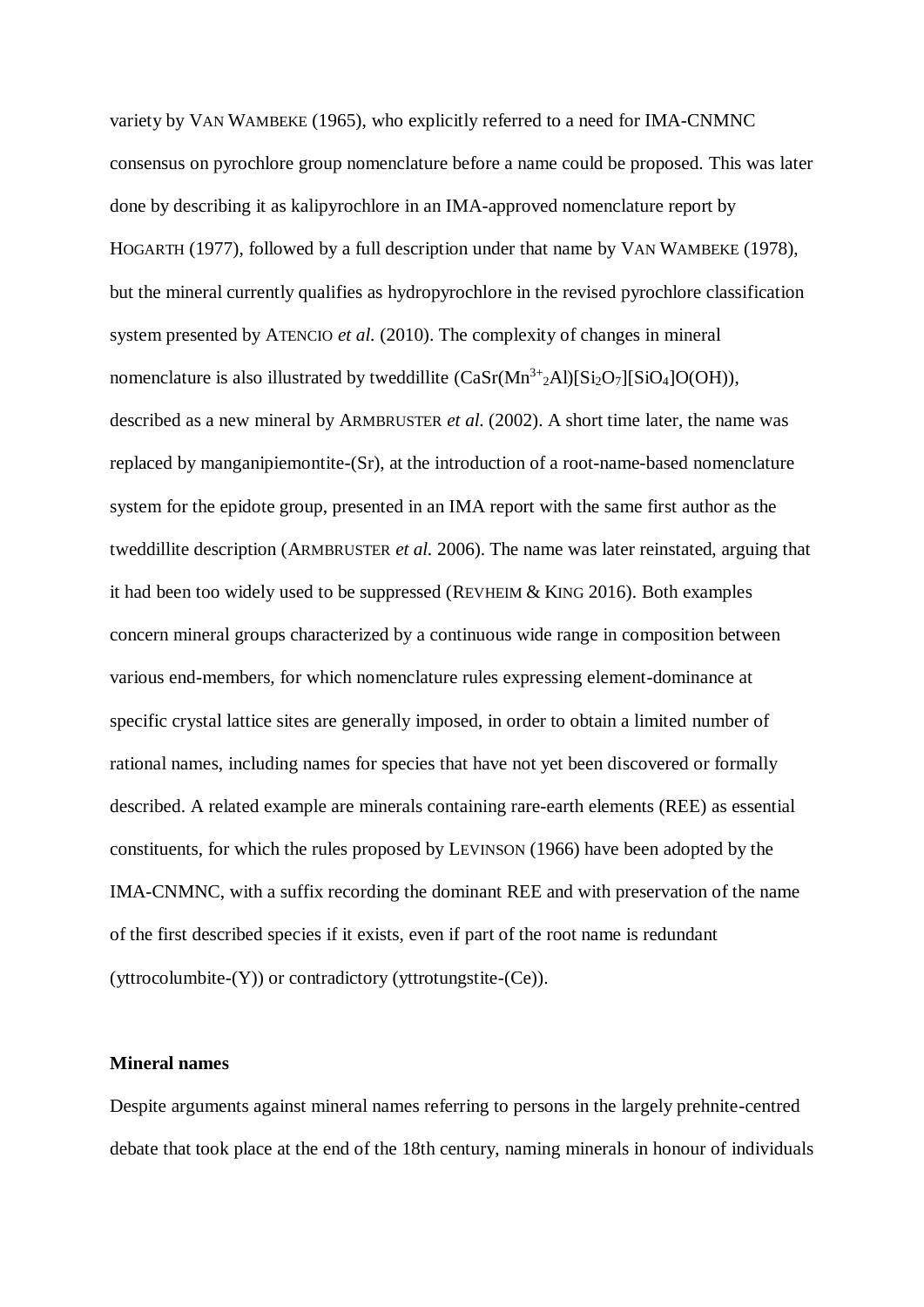has since become common practice. Out of the 409 species described for type localities in Africa, a majority has been named after persons (231 species; Table 3). The other main categories are mineral names referring to provenance (78 species) and to chemical or physical characteristics (30 species). In addition, many mineral names are derived from those of existing species (62 species), typically with a prefix or suffix specifying the nature of the difference between the new and earlier defined species. The few names that can not be assigned to these categories include some referring to organisations (*e.g.* nimite, sasaite) or to deposit type (*e.g.* stercorite), as well as one name derived from that of a journal (minrecordite) (Table 4).

Most persons in whose honour minerals have been named are mineralogists or geologists. The latter include many who have worked for mining companies, which are also represented by various other types of professions, including prospectors, administrators, and mine owners. Physicists and chemists include several pioneers in the study of radioactivity, in whose honour uraniumbearing minerals have been named (*e.g.* becquerelite, curite, rutherfordine). A recent trend is naming minerals after mineral collectors and dealers, for regions currently producing collectable specimens. The total of 231 valid mineral species named after persons does not correspond to the number of individuals involved, because a few have been named after more than one person (braggite, ludlockite, taniajacoite), compensated by two mineral names referring (in part) to the same person (keyite, ludlockite). A few more examples of double use of person names exist when both valid and non-valid species are considered (hermannroseite/roseite, sidpietersite/pietersite). Among the 231 valid species, only ten have been named after women (clairite, effenbergerite, erikapohlite, eylettersite, giniite, joosteite, kudryavtsevaite, mathiasite, sklodowskite, tredouxite), which includes three minerals named in tribute of the wife of the author of the mineral's description. Another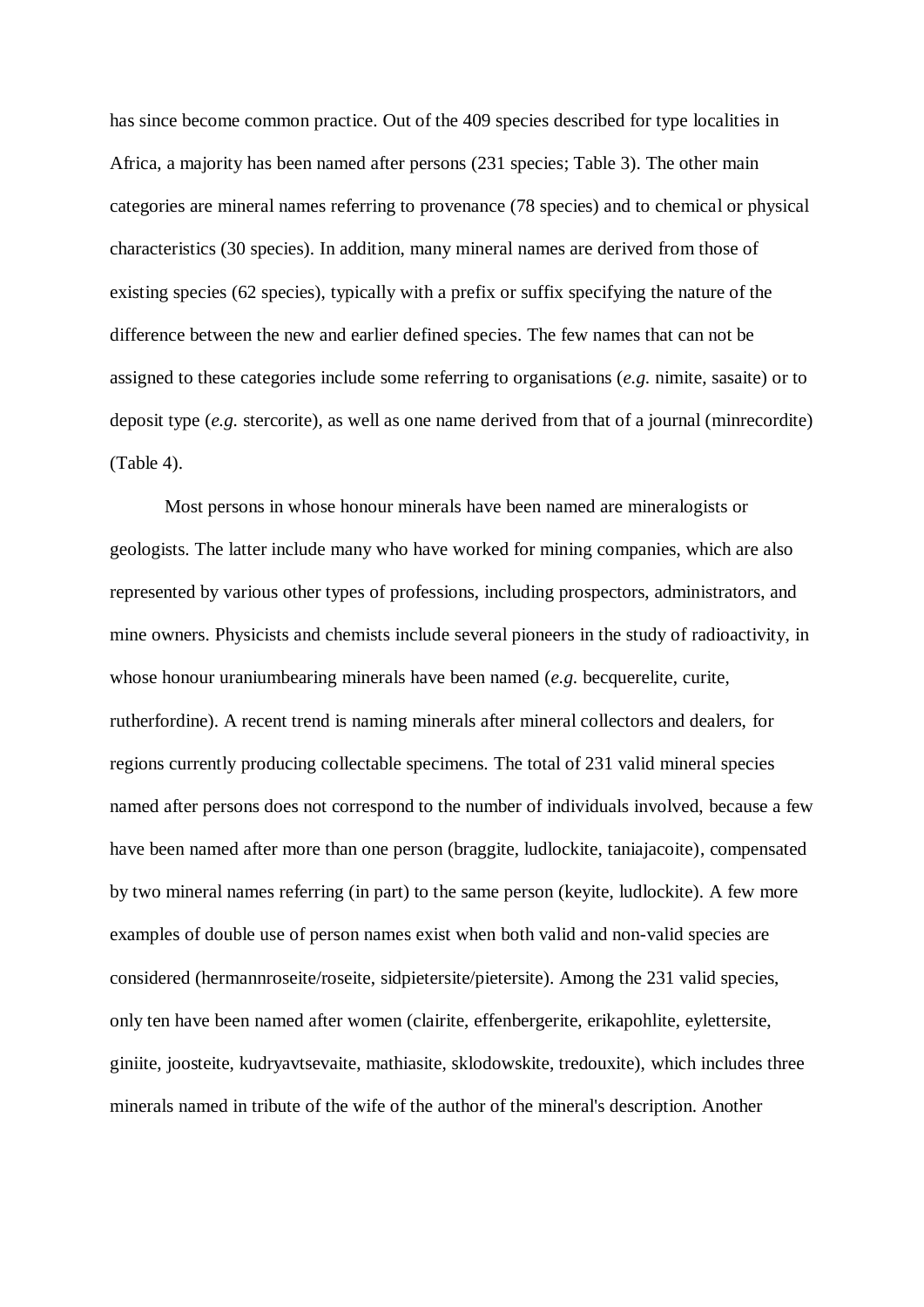observation is that only a single African mineral species has been named in honour of a non-Caucasian African national (nyerereite).

As illustrated by some of the mentioned examples, most names referring to persons are based on family names or on a combination of given names and family names. Others have been derived in a more complex manner, such as afwillite (A.F. Williams), orlymanite (Orlando Lyman), and warikahnite (Walter Richard Kahn), which is another practice that has been criticized at some stage (EAKLE 1928). Also mélonjosephite, named in honour of Joseph Mélon, could well have been named more intuitively by respecting the normal order of name and surname.

Names referring to provenance mainly concern mining sites or other specific localities, but several names refer to regions (*e.g.* shabaite-(Nd)) or to the country of origin as a whole (congolite, kenyaite, marokite, senegalite, tunisite, zaïrite, zimbabweite). The current ferronigerite-2*N*1*S*, originally described as nigerite, could be seen as another example, but not namibite, named after the Namib Desert. The type locality of namibite is in fact at some distance from that region. Other examples of somewhat misleading names are atokite and rustenburgite, named after mines that are not specified as type locality in the original description.

Names based on mineral properties include those referring to composition, which can be limited to a single major element (*e.g.* gallite, germanite) or provide more complete information (*e.g.* althupite, bismoclite). Physical properties recorded by mineral names include colour (*e.g.* ianthinite), crystal morphology (*e.g.* triangulite), and aggregate type (*e.g.* oursinite).

Numbers for all categories of mineral names are increased if derived names would not be considered separately. They include names referring to a difference in dominant metallic element (*e.g.* zincobriartite), dominant anion group (*e.g.* arsenohopeite), dominant rare-earth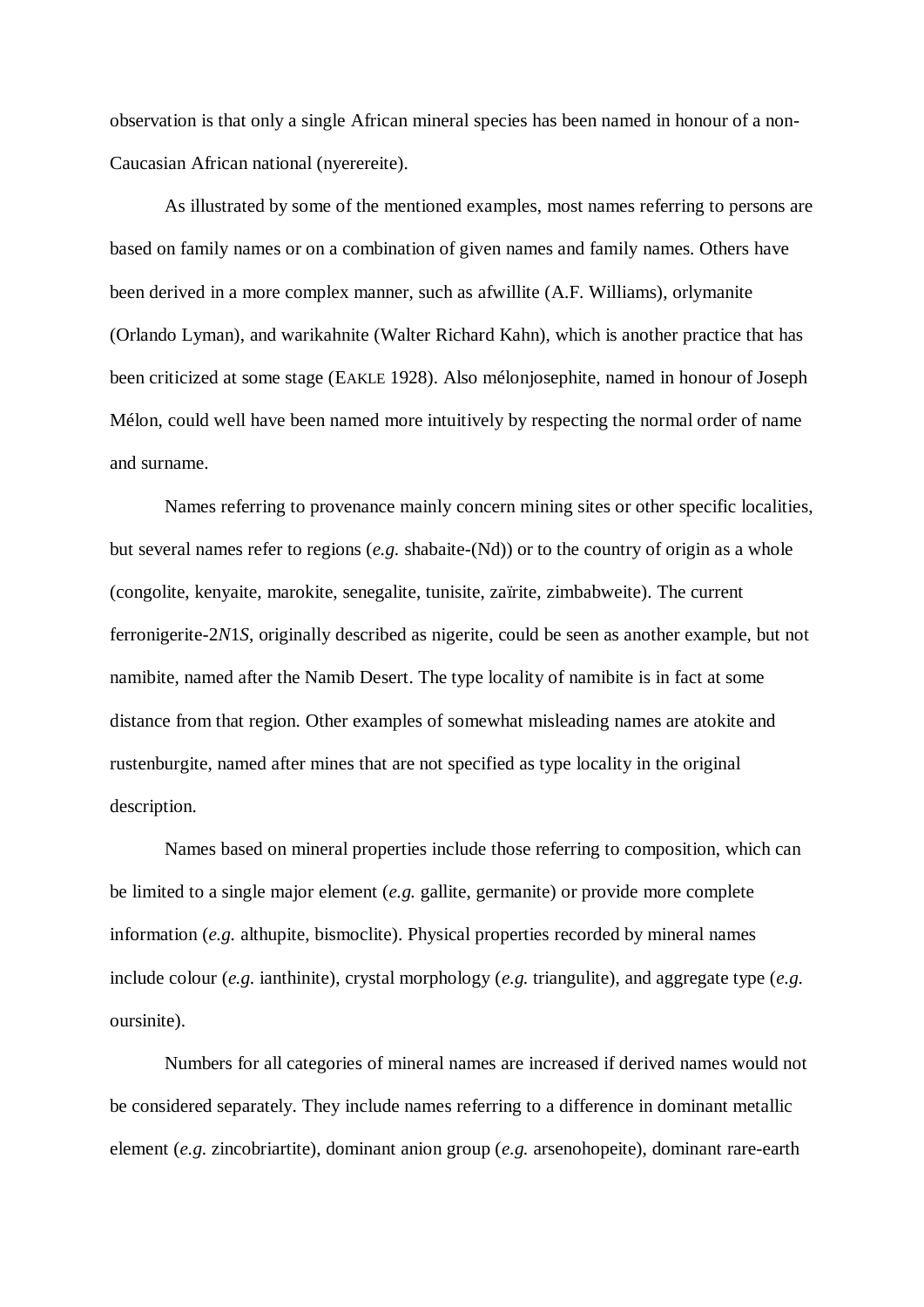element (*e.g.* allanite-(Y)), water content (*e.g.* metavanmeersscheite), or crystal structure (*e.g.* trikalsilite). Other derived names were coined as part of root-name-based systems (*e.g.* hydrokenopyrochlore, potassic-fluoro-pargasite, ferronigerite-2*N*1*S*). Still others express a genetic relationship, such as formation through dehydration (*e.g.* metaschoepite), or a relationship based on shared mineral properties (maghemite).

## **Differences between countries**

Between African countries, great differences exist in the number of new mineral species that have been described (see Table 1). One aspect is simply the size of a country, whereby Gambia intrinsically has smaller potential than Zambia, but it is clearly not the only factor. For example, the three most productive countries (Namibia, DR Congo, South Africa) are all quite large, but several other sizeable countries have not yielded any new mineral species (*e.g.* Angola, Mali, Sudan). A more important factor is regional geological setting and the occurrence of mineral deposits with unique characteristics. An overview of the localities for which most new mineral species have been recognized shows that exceptional deposits are responsible for a large proportion of those species (Table 5). For Namibia, about two thirds of all new species have been described for Tsumeb, with the Kombat mine as a distant but important second. For the DR Congo, more than a third of all new species has the historically important uranium deposit of Shinkolobwe as type locality. For South Africa, the Kalahari Manganese Field, comprising the Wessels and N'Chwaning mines, are responsible for a third of all valid species, and a significant number has been described for various Bushveld Complex localities. Other major African sites or areas are the Bou-Azzer district and Tachgagalt in Morocco, as well as Mounana in Gabon, the latter producing all nine minerals described as new species for that country.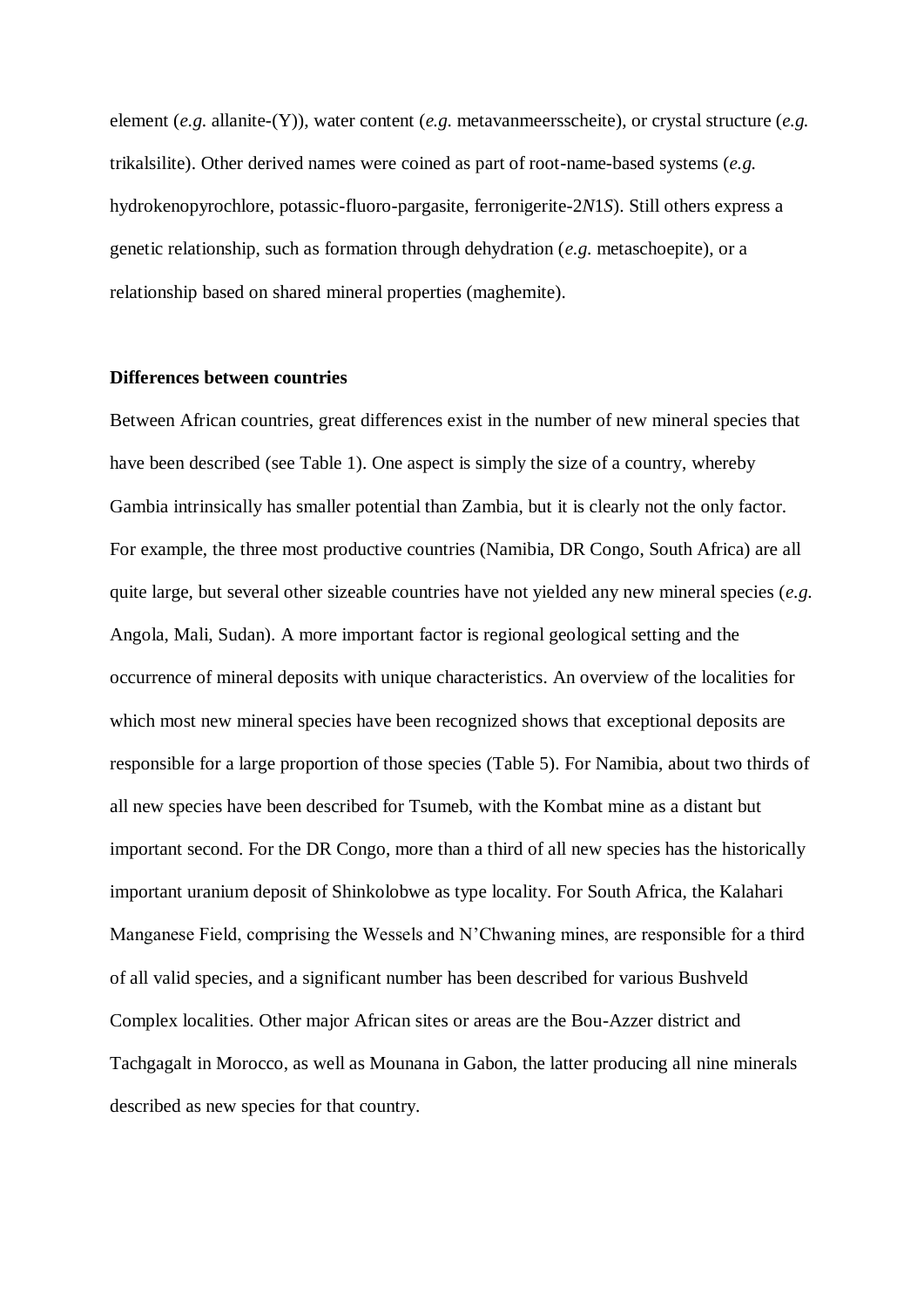Besides the presence of unique deposits, the history of their discovery, mining, and mineralogical study has also been a major factor. Great economic or strategic interest in specific commodities during certain periods has for example prompted mineralogical research for Bushveld Complex deposits, and it has at least made specimens from deposits such as Shinkolobwe widely available at some stage. Several series of new minerals have been identified through the efforts of individual mineralogists or groups of researchers. Some of the previously mentioned important deposits, such as Mounana and Tachgagalt (Table 5), count as examples of this. It is also clearly expressed by peaks in the histogram presenting the evolution of new mineral discoveries through time for the DR Congo (Fig. 2), with maxima reflecting the work of Alfred Schoep (1920s), Johannes Vaes (1940s), Thure Sahama (1950s) and Michel Deliens in collaboration with Paul Piret (1980s).

Finally, a kind of self-reinforcement seems to exist, whereby specimens from localities with an established reputation of in terms of new mineral potential are most likely to be studied with great attention by collectors and mineralogists.

## **Concluding remarks**

In closing, a discussion of the type mineralogy of Africa on a forum provided by the Royal Academy for Overseas Sciences is an opportunity to highlight the connections that exist between this Academy and new mineral descriptions for Africa. Most importantly, several new species have been described for specimens from Africa by members of the Academy. The most productive member has been Michel Deliens, who was involved in the description of 28 valid new species, which at this moment is still the greatest number to have been reached for Africa by any researcher. Other Academy members who have contributed in this way to the type mineralogy of Africa are Henri Buttgenbach and Jacques Thoreau. These two mineralogists are also among the fourteen Academy members in whose honour African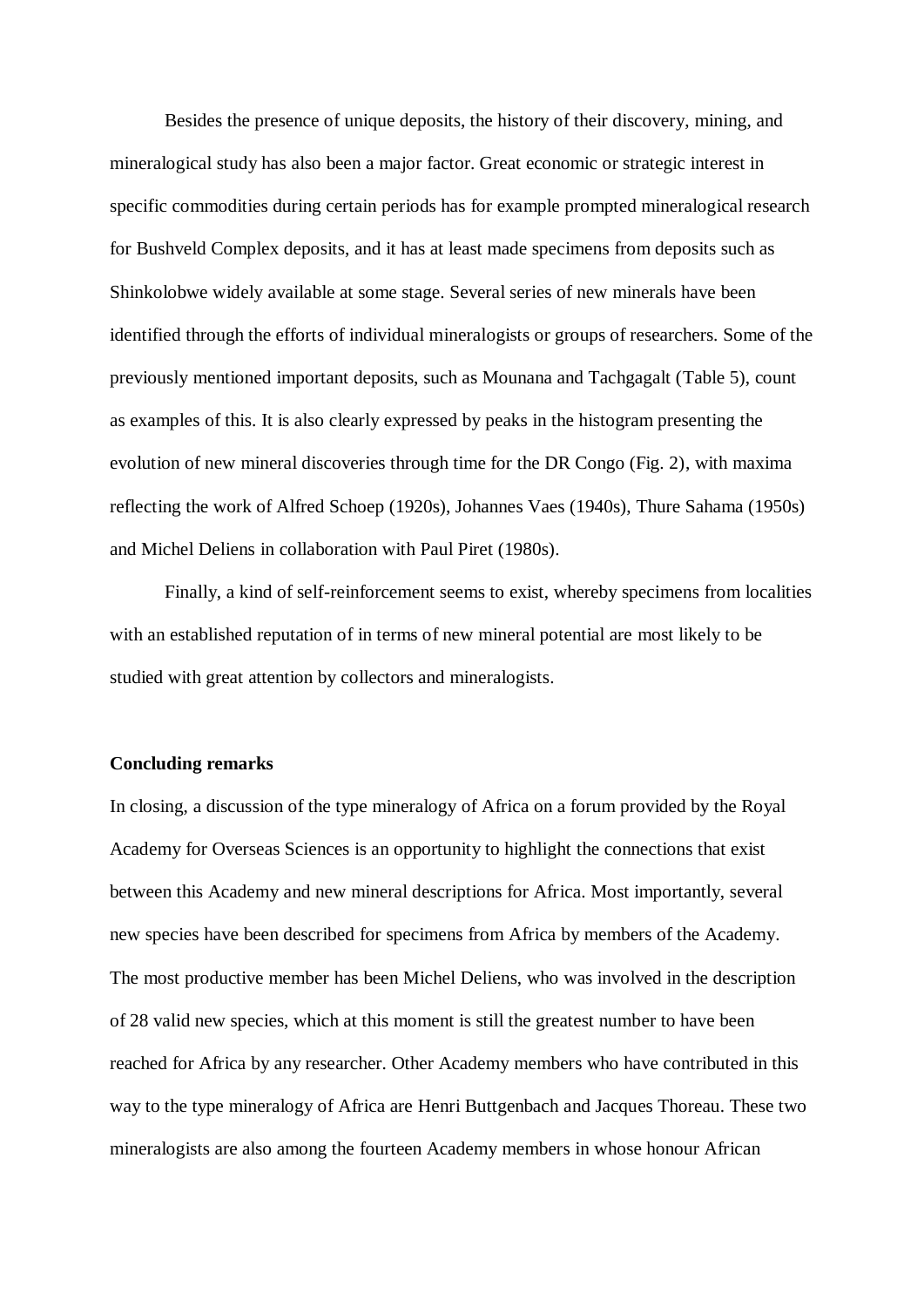mineral species have been named, including two non-valid species (Table 6). In publications of the Academy, the original description of three new species has appeared, namely those of sharpite (MÉLON, 1938), varlamoffite (GASTELLIER, 1950), and lueshite (SAFIANNIKOFF, 1959), and. For varlamoffite, an earlier mention by BUTTGENBACH (1947, p. 182-183) exists, but the Academy publication by GASTELLIER (1950) is a reproduction of an unpublished note by the same author that dates from 1946. Finally, a lasting contribution to the type mineralogy of Africa in a publication by the Academy has been the first use of the concept and name of 'columbo-tantalite' by LANCSWEERT (1954), a term that has subsequently, in abbreviated form (coltan), become widely known, also outside the fields of mineralogy and geology, as the informal name of one of the main mineral resources of the Great Lakes region of Central Africa.

## **References**

- ANON. 1962. International Mineralogical Association: Commission on New Minerals and Mineral Names. – *Mineralogical Magazine*, **33**: 260-263.
- ARMBRUSTER, T., GNOS, E., DIXON, R., GUTZMER,J., HEJNYS, C., DÖBELIN, N. & MEDENBACH, O. 2002. Manganvesuvianite and tweddillite, two new  $Mn^{3+}$ -silicate minerals from the Kalahari manganese fields, South Africa. – *Mineralogical Magazine*, **66**: 137- 150.
- ARMBRUSTER, T., BONAZZI, P., AKASAKA, M., BERMANEC, V., CHOPIN, C., GIERE, R., HUESS-ASSBICHLER, S., LIEBSCHER, A., MENCHETTI, S., PAN, Y. & PASERO, M. 2006. Recommended nomenclature of epidote-group minerals. – *European Journal of Mineralogy*, **18**: 551-567.
- ATENCIO, D., ANDRADE, M.B., CHRISTY, A.G., GIERÉ, R. & KARTASHOV, P.M. 2010. The pyrochlore supergroup of minerals: nomenclature. – *Canadian Mineralogist*, **48**: 673-698.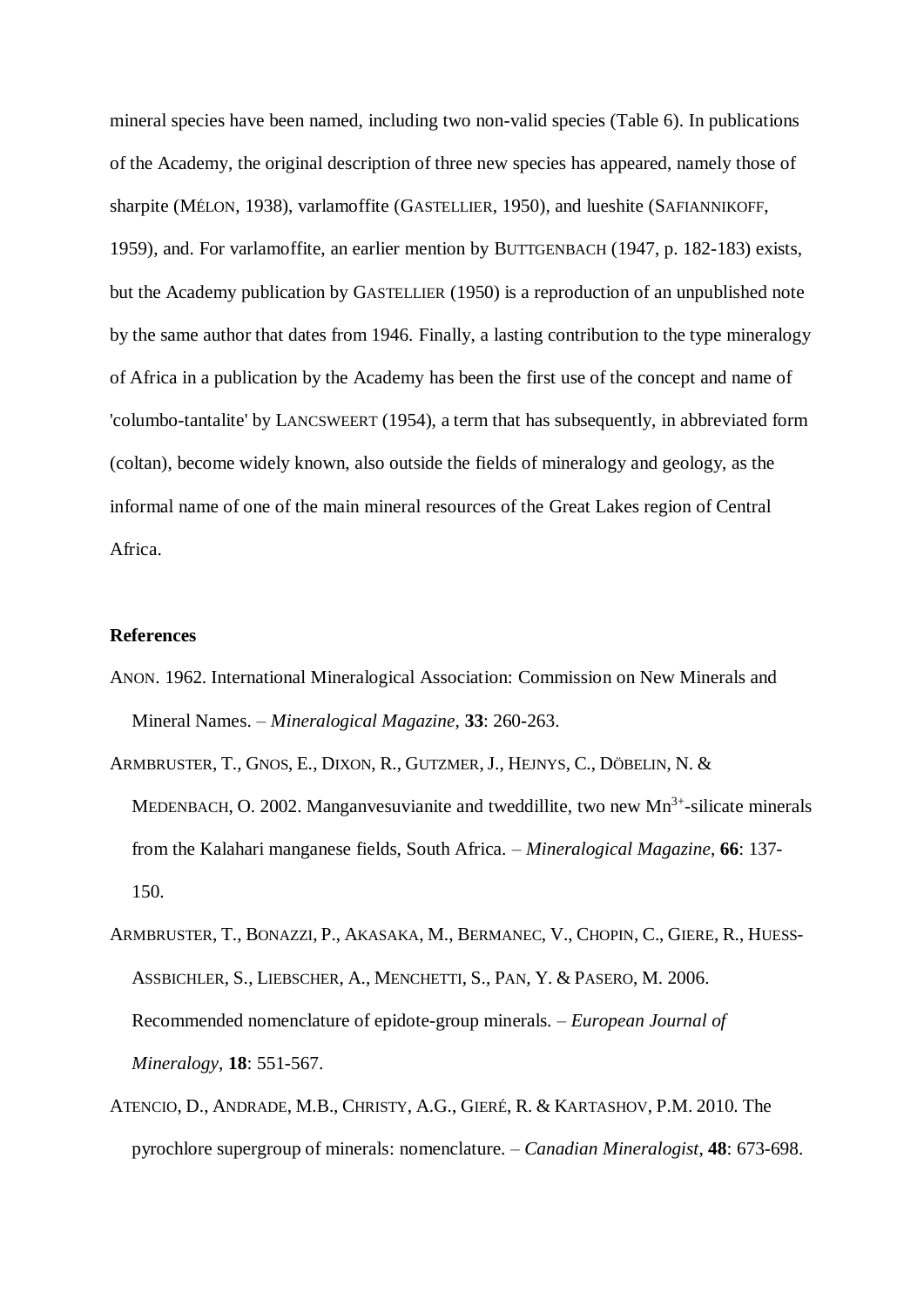- BAGGE, C. 1773. Om trona, eller ett slags natron, som finnes i Konungariket Tripoli i Barbariet. – *Kongliga Vetenskaps Academiens Handlingar*, **34**: 140-143.
- BANNISTER, F.A. & HEY, M.H. 1932. Determination of minerals in platinum concentrates from the Transvaal by X-ray methods. – *Mineralogical Magazine*, **23**: 188-206.
- BARTON, I.F. 2019. Trends in the discovery of new minerals over the last century. *American Mineralogist*, **104**: 641-651.
- BURKE, E.A.J. 2006. A mass discreditation of GQN minerals. *Canadian Mineralogist*, **44**: 1557-1560.
- BUTTGENBACH, H. 1947. Les Minéraux de Belgique et du Congo belge. Paris, Dunod, 573 pp.
- EAKLE, A.S. 1928. Mineral names. *American Mineralogist*, **13**: 533-536.
- GAGARIN, G. & CUOMO, J.R. 1949. Algunas Proposiciones sobre Nomenclatura Mineralogica. – *Comunicaciones del Instituto Nacional de Investigacion de las Ciencias Naturales, Museo Argentino de Ciencias Naturales Bernardino Rivadavia, Ciencias Geologicas*, **1** (5): 21 pp.
- GASTELLIER, S. 1950. Note sur un minéral jaune trouvé par M. Varlamoff. *Bulletin des Séances de l'Institut Royal Colonial Belge*, **21**: 412-419.
- HAWTHORNE, F.C., OBERTI, R., HARLOW, G.E., MARESCH, W.V., MARTIN, R.F., SCHUMACHER, J.C. & WELCH, M.D. 2012. Nomenclature of the amphibole supergroup. – *American Mineralogist*, **97**: 2031-2048.
- HENRY, D.J., NOVAK, M., HAWTHORNE, F.C., ERTL, A., DUTROW, B.L., UHER, P. & PEZZOTTA, F. 2011. Nomenclature of the tourmaline-supergroup minerals. – *American Mineralogist*, **96**: 895-913.
- HOFFMANN, C.A.S. 1789. Mineralsystem des Herrn Inspektor Werners mit dessen Erlaubnis herausgegeben von C.A.S. Hoffmann. – *Bergmännisches Journal*, **1**: 369-398.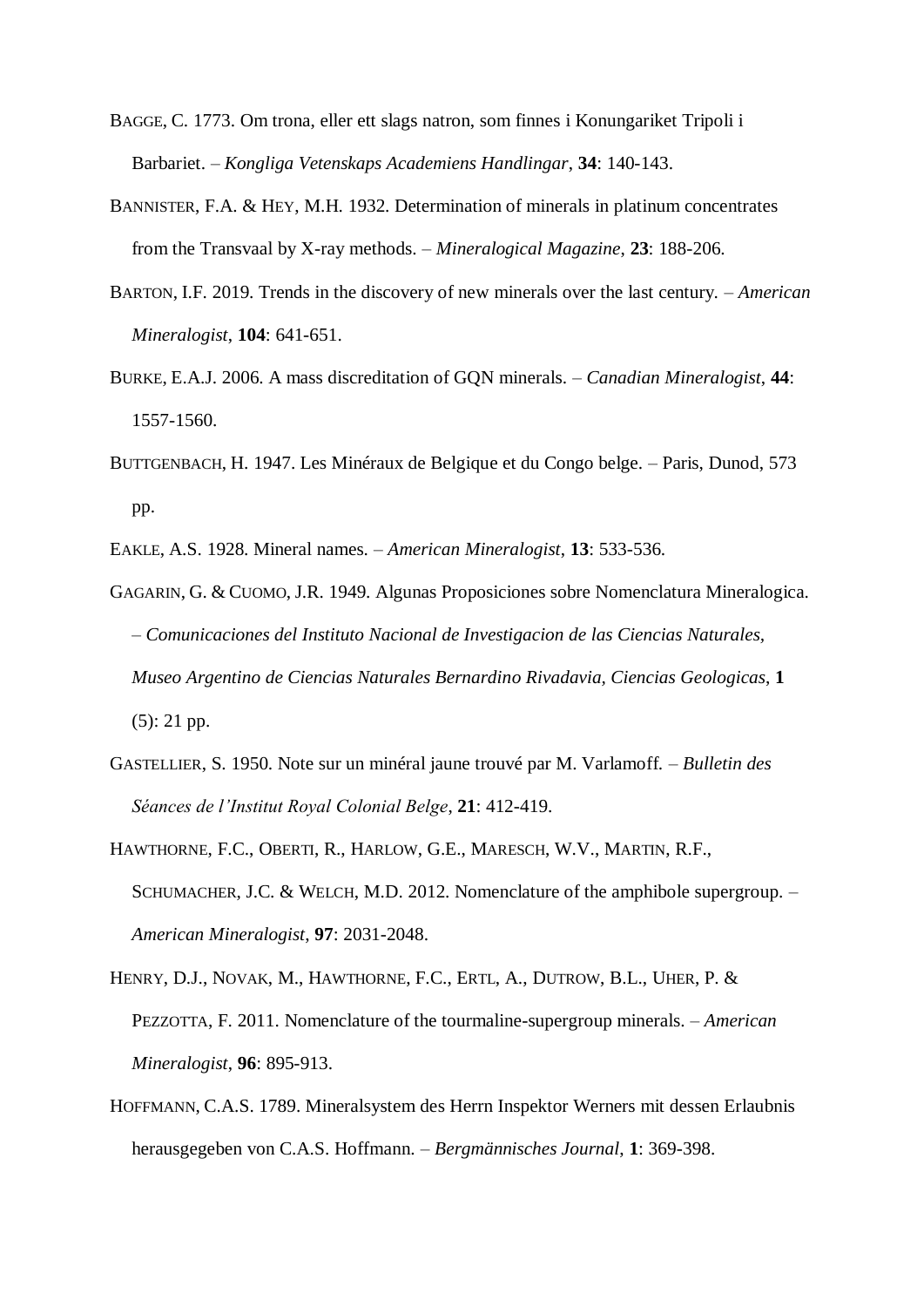- HOGARTH, D.D. 1977. Classification and nomenclature of the pyrochlore group. *American Mineralogist*, **62**: 403-410.
- KLAPROTH, M.H. 1788. Chemische Zergliederung des Prehnits. *Schriften der Berlinischen Gesellschaft Naturforschender Freunde*, **8**: 211-223.
- LANCSWEERT, P. 1954. Note sur les columbo-tantalites du Maniema. *Bulletin des Séances de l'Institut Royal Colonial Belge*, **25**: 464-475.
- LEVINSON, A.A. 1966. A system of nomenclature for rare-earth minerals. *American Mineralogist*, **51**: 152-158.
- MARTINI, J.E.J. 1994. Two new minerals originated from bat guano combustion in Arnhem Cave, Namibia. – *Bulletin of the South African Speleological Association*, **33**: 66-69.
- MEES, F. 2018. The Type Mineralogy of Africa. *Tervuren African Geoscience Collection*, **110**: 648 pp.
- MÉLON, J. 1938. La sharpite, nouveau carbonate d'uranyle du Congo belge. *Bulletin des Séances de l'Institut Royal Colonial Belge*, **9**: 333-336.
- NICKEL, E.H. & MANDARINO, J.A. 1987. Procedures involving the IMA Commission on New Minerals and Mineral Names and guidelines on mineral nomenclature. – *American Mineralogist*, **72**: 1031-1042.
- POVARENNYKH, A.S. 1972. Crystal Chemical Classification of Minerals. New York, Plenum Press, 766 pp.
- REVHEIM, O. & KING, V.T. 2016. Epidote supergroup nomenclature: the names hancockite, niigataite and tweddillite reinstated. – *Mineralogical Magazine*, **80**: 877-880.
- SAFIANNIKOFF, A. 1959. Un nouveau minéral de niobium. *Bulletin des Séances de l'Académie royale des Sciences d'Outre-Mer*, **5**: 1251-1255.
- STUMPFL, E.F. 1961. Some new platinoid-rich minerals, identified with the electron microanalyser. – *Mineralogical Magazine*, **32**: 833-847.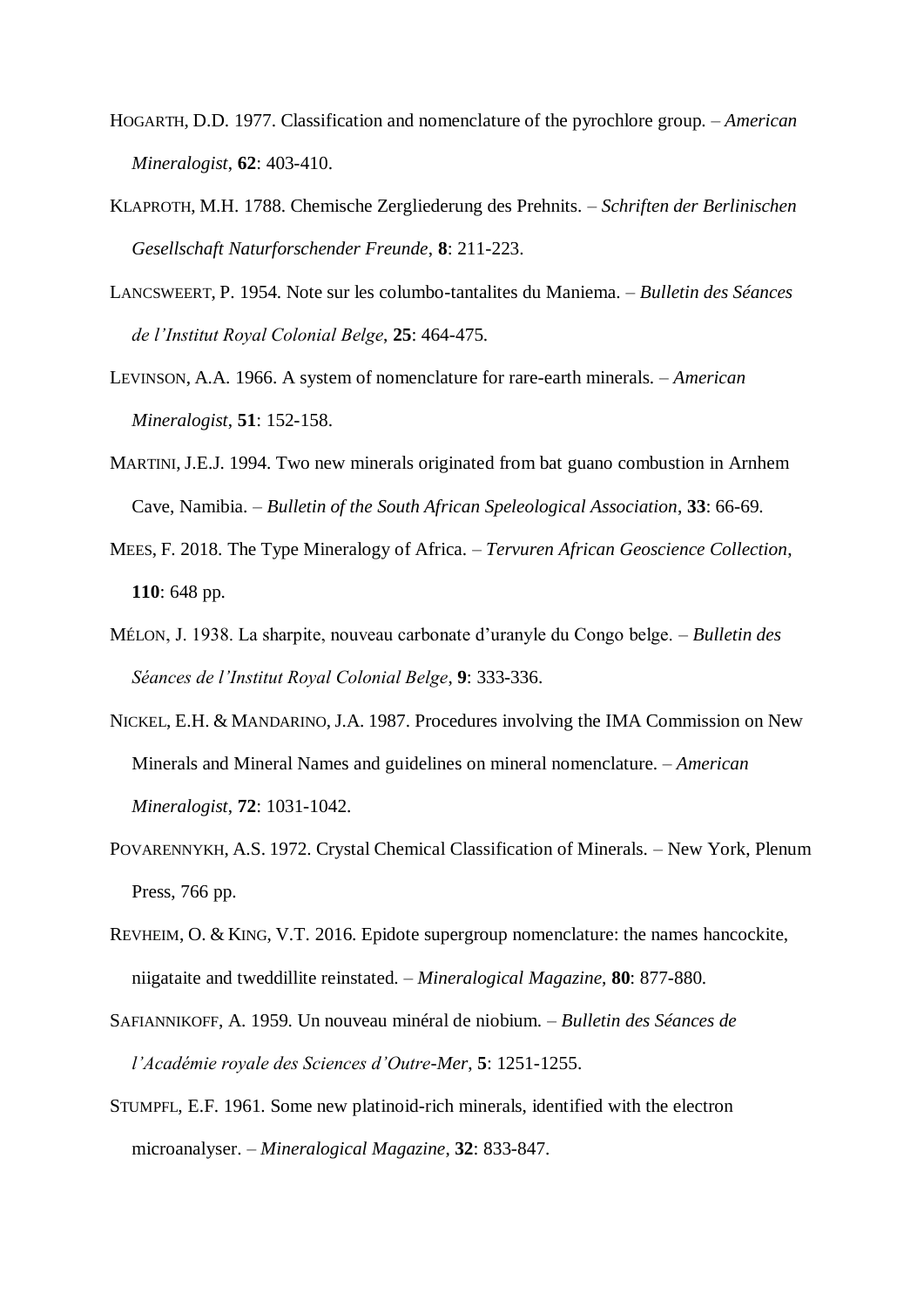- VAN WAMBEKE, L. 1965. A Study of Some Niobium-bearing Minerals of the Lueshe Carbonatite Deposit (Kivu, Rep. of Congo). – Euratom Report 2110e, 31 pp.
- VAN WAMBEKE, L. 1978. Kalipyrochlore, a new mineral of the pyrochlore group. *American Mineralogist*, **63**: 528-530.
- WENDLING, E., HODENBERG, R.V. & KÜHN, R. 1972. Congolit, der trigonale Eisenboracit. *Kali und Steinsalz*, **6**: 1-3.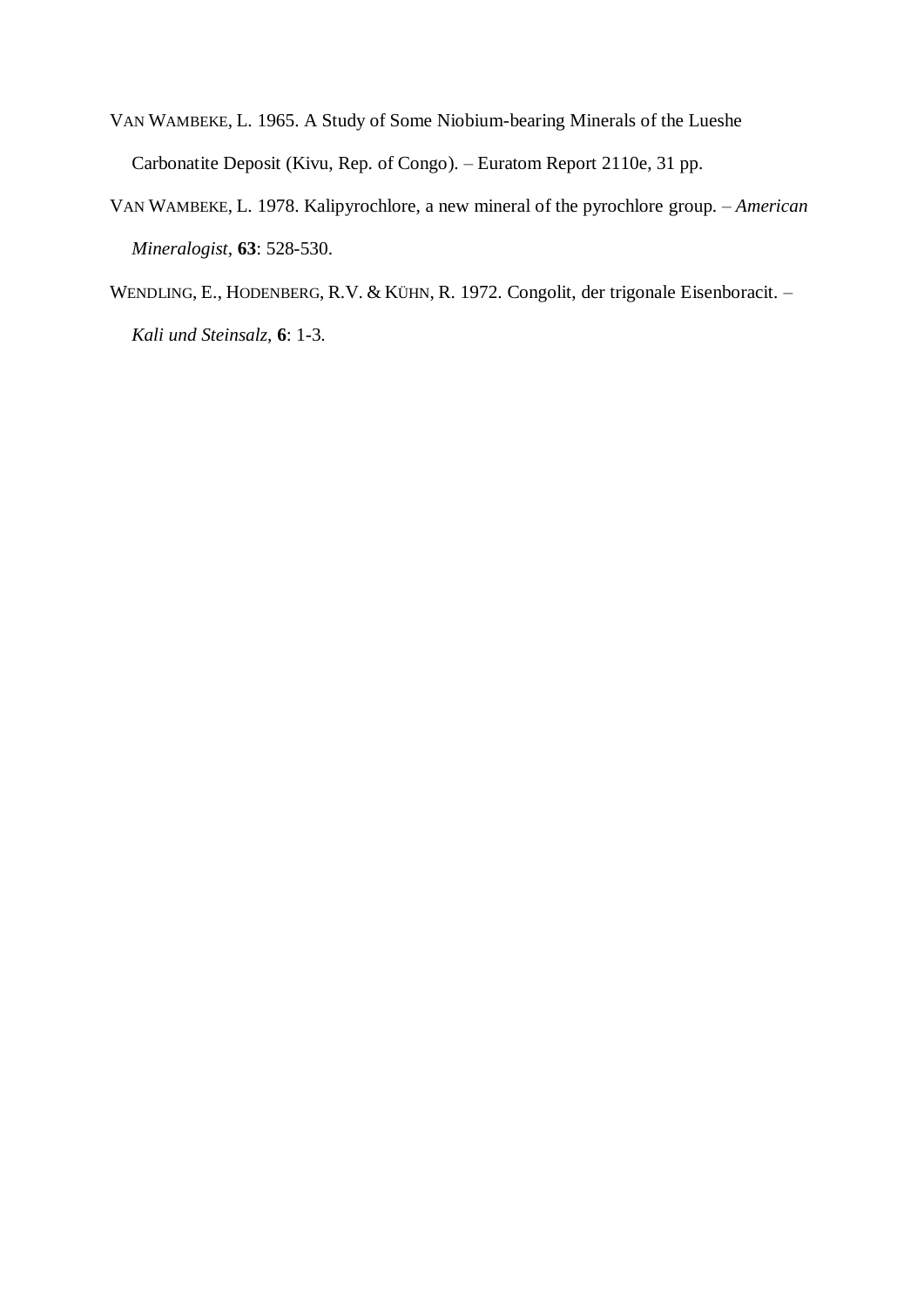| Table1. Number of valid and non-valid mineral species with type locality in an African country, arranged |  |  |
|----------------------------------------------------------------------------------------------------------|--|--|
| according to number of valid species.                                                                    |  |  |

| Country      | Valid | Non-valid | Country      | Valid          | Non-valid |
|--------------|-------|-----------|--------------|----------------|-----------|
|              |       |           |              |                |           |
| Namibia      | 107   | 21        | Lesotho      | 2              | Ω         |
| DR Congo     | 100   | 27        | Mozambique   | $\overline{2}$ | 5         |
| South Africa | 79    | 37        | Nigeria      | 2              |           |
| Morocco      | 21    | 3         | Tunisia      | 2              | 2         |
| Madagascar   | 17    | 11        | Burundi      |                |           |
| Tanzania     | 14    | 11        | Chad         |                |           |
| Gabon        | 9     | $\Omega$  | Egypt        |                | 5         |
| Kenya        | 8     | 3         | Ethiopia     |                | 2         |
| Zambia       | 8     |           | Ghana        |                |           |
| Algeria      | 6     | 6         | Libya        |                |           |
| Uganda       | 6     | 2         | Niger        |                |           |
| Rwanda       | 5     | 0         | Senegal      |                |           |
| Guinea       | 4     | 3         | Angola       | 0              |           |
| Botswana     | 3     | 0         | Cabo Verde   | 0              |           |
| R. Congo     | 3     | Ω         | Sierra Leone | 0              |           |
| Zimbabwe     | 3     | 4         | Sudan        | 0              |           |
| Cameroon     | 2     | 0         | Swaziland    | 0              |           |

## **Table 2. The first minerals described as new species for localities in Africa, arranged chronologically, up to 1919.**

| Name                        | Formula                                                                                                                                | <b>Publication</b>  | Locality           | Country       |
|-----------------------------|----------------------------------------------------------------------------------------------------------------------------------------|---------------------|--------------------|---------------|
| 18th century                |                                                                                                                                        |                     |                    |               |
| trona                       | $Na3(HCO3)(CO3).2H2O$                                                                                                                  | Bagge (1773)        | Suckena Province   | Libya         |
| prehnite                    | $Ca2Al(Si3Al)O10(OH)2$                                                                                                                 | Klaproth (1788)     | Cape Province      | South Africa  |
| 19th century                |                                                                                                                                        |                     |                    |               |
| teschemacherite             | $(NH_4)H(CO_3)$                                                                                                                        | Teschemacher (1845) | coastal site       | South Africa  |
| apjohnite                   | $Mn^{2+}Al_2(SO_4)_4.22H_2O$                                                                                                           | Glocker (1847)      | Algoa Bay          | South Africa  |
| stercorite                  | $(NH4)Na(PO3OH).4H2O$                                                                                                                  | Herapath (1850)     | Ichaboe Island     | Namibia       |
| senarmontite                | Sb <sub>2</sub> O <sub>3</sub>                                                                                                         | de Senarmont (1851) | Sensa              | Algeria       |
| nadorite                    | $PbSb3+O2Cl$                                                                                                                           | Flajolot (1870)     | Diebel Nador       | Algeria       |
| riebeckite                  | $\Box$ Na <sub>2</sub> (Fe <sup>2+</sup> <sub>3</sub> Fe <sup>3+</sup> <sub>2</sub> )Si <sub>8</sub> O <sub>22</sub> (OH) <sub>2</sub> | Sauer (1888)        | Socotra            | Yemen         |
| 20th century, first decade  |                                                                                                                                        |                     |                    |               |
| grandidierite               | $MgAl3O2(BO3)(SiO4)$                                                                                                                   | Lacroix (1902)      | Andrahomana        | Madagascar    |
| otavite                     | Cd(CO <sub>3</sub> )                                                                                                                   | Schneider (1906)    | Tsumeb             | Namibia       |
| rutherfordine               | (UD <sub>2</sub> )(CO <sub>3</sub> )                                                                                                   | Marckwald (1906)    | Lukwengule         | Tanzania      |
| bityite                     | $CalIAI2(Si2BeAl)O10(OH)2$                                                                                                             | Lacroix (1908)      | Mont Bity          | Madagascar    |
| plancheite                  | $Cu_8(Si_4O_{11})_2(OH)_4.H_2O$                                                                                                        | Lacroix (1908)      | Mindouli           | R Congo       |
| villiaumite                 | <b>NaF</b>                                                                                                                             | Lacroix (1908)      | Rouma Island       | Guinea        |
| parahopeite                 | $Zn_3(PO_4)_2.4H_2O$                                                                                                                   | Spencer (1908)      | Kabwe              | <b>Zambia</b> |
| tarbuttite                  | $Zn_2(PO_4)(OH)$                                                                                                                       | Spencer (1908)      | Kabwe              | Zambia        |
| 20th century, second decade |                                                                                                                                        |                     |                    |               |
| cornetite                   | $Cu3(PO4)(OH)3$                                                                                                                        | Cesàro (1912)       | <b>Ftoile Mine</b> | DR Congo      |
| manandonite                 | $Li2Al4(Si2AlB)O10(OH)8$                                                                                                               | Lacroix (1912)      | Antandrokomby      | Madagascar    |
| tsumebite                   | $Pb2Cu(PO4)(SO4)(OH)$                                                                                                                  | Busz (1912)         | Tsumeb             | Namibia       |
| fornacite                   | CuPb <sub>2</sub> (CrO <sub>4</sub> )(AsO <sub>4</sub> )(OH)                                                                           | Lacroix (1915)      | Renéville          | R Congo       |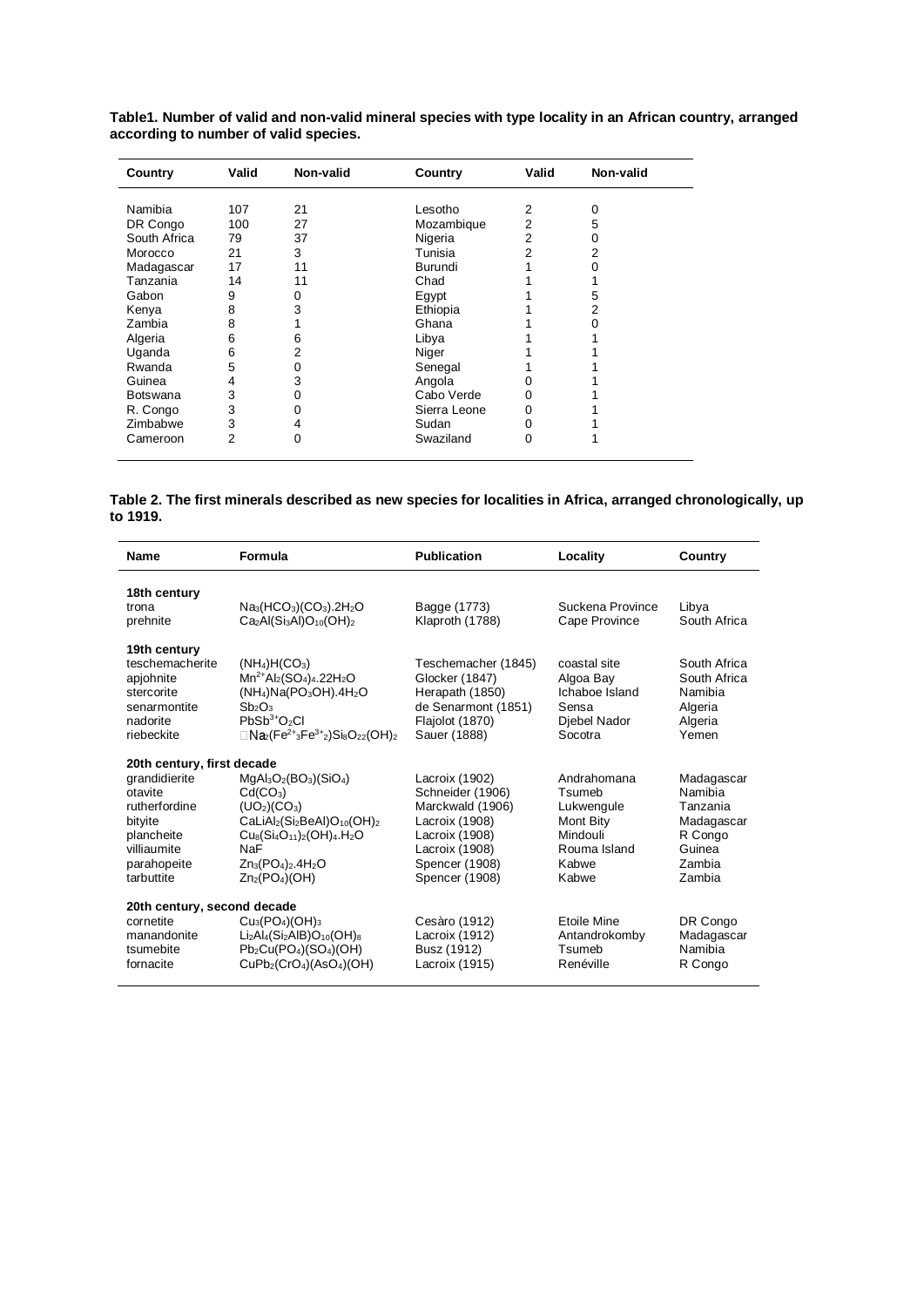**Table 3. Categories of names for minerals with type locality in Africa.**

| Category                  | Total          | <b>Namibia</b> | DR Congo | South Africa   |
|---------------------------|----------------|----------------|----------|----------------|
| <b>Persons</b>            | 231            | 65             | 61       | 45             |
| mineralogists             | 82             | 28             | 17       | 14             |
| geologists                | 71             | 4              | 30       | 16             |
| collectors, dealers       | 29             | 19             |          | 7              |
| mining company staff      | 22             | 11             | 5        | 3              |
| physicists, chemists      | 9              | 0              | 5        | $\overline{2}$ |
| government and army staff | 6              | 0              | 0        | 1              |
| others                    | 12             | 3              | 3        | $\overline{2}$ |
| Locality                  | 78             | 18             | 15       | 14             |
| locality                  | 62             | 13             | 13       | 13             |
| region                    | 9              | 5              |          | 1              |
| country                   | $\overline{7}$ | 0              |          | 0              |
| <b>Properties</b>         | 30             | 4              | 12       | 8              |
| composition               | 24             | 4              | 7        | 7              |
| morphology, colour        | 6              | 0              | 5        | 1              |
| <b>Derived names</b>      | 62             | 16             | 12       | 10             |
| Other categories          | 8              | 4              | 0        | $\mathbf{2}$   |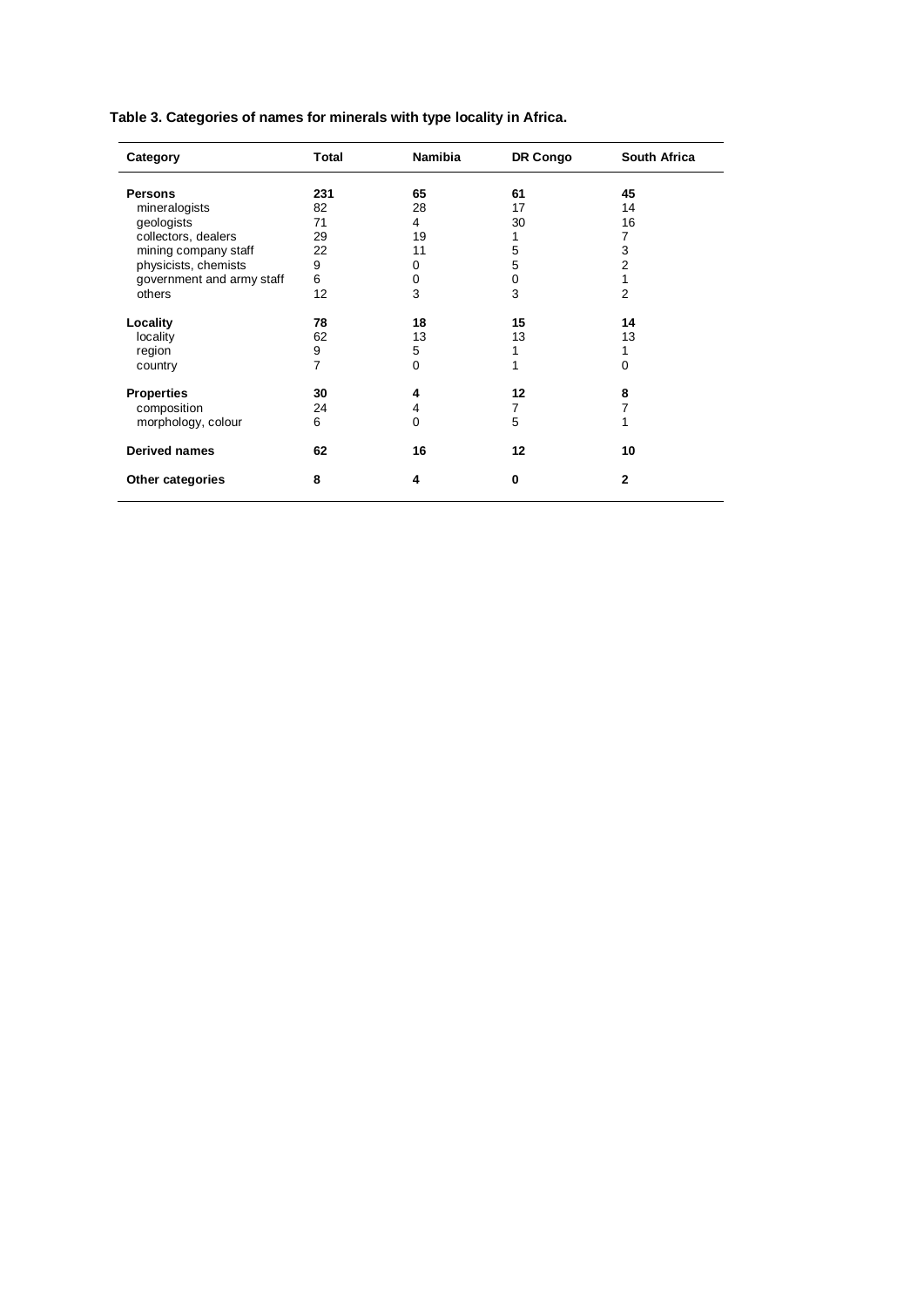| Table 4. Information about the etymology of minerals mentioned in the text. |  |  |  |  |
|-----------------------------------------------------------------------------|--|--|--|--|
|-----------------------------------------------------------------------------|--|--|--|--|

| Locality <sup>2</sup><br>Name <sup>1</sup><br>Formula                                                                                                                  | Etymology                                             |
|------------------------------------------------------------------------------------------------------------------------------------------------------------------------|-------------------------------------------------------|
| afwillite<br>Ca <sub>3</sub> [SiO <sub>4</sub> ][SiO <sub>2</sub> (OH) <sub>2</sub> ].2H <sub>2</sub> O<br>Dutoitspan Mine, SA                                         | Alpheus F. Williams                                   |
| $CaY(AI_2Fe^{2+})[Si_2O_7][SiO_4]O(OH)$<br>Zaaiplaats Mine, SA<br>allanite-(Y)                                                                                         | Y-dominant allanite                                   |
| AITh(UO <sub>2</sub> )7(PO <sub>4</sub> )4O <sub>2</sub> (OH) <sub>5</sub> .15H <sub>2</sub> O<br>Kobokobo, DRC<br>althupite                                           | Al-Th-U-P mineral                                     |
| $Zn_3(AsO_4)_2.4H_2O$<br>Tsumeb, NM<br>arsenohopeite                                                                                                                   | arsenate analogue of hopeite                          |
| Pd <sub>3</sub> Sn<br>atokite<br>Bushveld Igneous Complex, SA                                                                                                          | Atok Mine                                             |
| $Ca(UD2)6O4(OH)6.8H2O$<br>Shinkolobwe, DRC<br>becquerelite                                                                                                             | A.Henri Becquerel                                     |
| <b>BiOCI</b><br>Jackals Water, SA<br>bismoclite                                                                                                                        | Bi-O-Cl mineral                                       |
| PtS<br>Bushveld Igneous Complex, SA<br>braggite                                                                                                                        | W.H. Bragg & W.L. Bragg                               |
| $(NH_4)_2Fe^{3+}{}_{3}(SO_4)_4(OH)_3.3H_2O$<br>clairite<br>Lone Creek Fall cave, SA                                                                                    | Claire Zingg-Martini                                  |
| $Pb_{3+x}[(UO_2)_4O_{4+x}(OH)_{3-x}]_2.2H_2O$<br>Shinkolobwe, DRC<br>curite                                                                                            | Pierre Curie                                          |
| BaCuSi <sub>4</sub> O <sub>10</sub><br>Wessels Mine, SA<br>effenbergerite                                                                                              | Herta S. Effenberger                                  |
| erikapohlite<br>$Cu^{2+}$ <sub>3</sub> (Zn,Cu,Mg) <sub>4</sub> Ca <sub>2</sub> (AsO <sub>4</sub> ) <sub>6</sub> .2H <sub>2</sub> O<br>Tsumeb, NM                       | Erika Pohl-Ströher                                    |
| eylettersite<br>$Th_{0.75}Al_3(PO_4)_2(OH)_6$<br>Kobokobo, DRC                                                                                                         | Lea Eyletters                                         |
| ferronigerite-2N1S<br>$(Al,Fe,Zn)_{2}(Al,Sn)_{6}O_{11}(OH)$<br>Egbe, NG                                                                                                | nigerite polysome                                     |
| Kipushi (DRC), Tsumeb (NM)<br>gallite<br>CuGaS <sub>2</sub>                                                                                                            | gallium-bearing minera                                |
| $Cu13Fe2Ge2S16$<br>Tsumeb, NM<br>germanite                                                                                                                             | germanium-bearing mineral                             |
| Fe <sup>2+</sup> Fe <sup>3+</sup> <sub>4</sub> (PO <sub>4</sub> ) <sub>4</sub> (OH) <sub>2</sub> .2H <sub>2</sub> O<br>Usakos, NM<br>giniite                           | Gini Keller                                           |
| hermannroseite<br>CaCu(PO <sub>4</sub> )(OH)<br>Tsumeb, NM                                                                                                             | Hermann Rose                                          |
| $\square$ <sup>2</sup> Nb <sup>2</sup> O <sup>4</sup> (OH) <sup>2</sup> (H <sup>2</sup> O)<br>hydrokenopyrochlore<br>Antandrokomby, MD                                 | pyrochlore with dominant H <sub>2</sub> O and vacancy |
| $U^{4+}$ <sub>2</sub> (UO <sub>2</sub> ) <sub>4</sub> O <sub>6</sub> (OH) <sub>4</sub> .9H <sub>2</sub> O<br>Shinkolobwe, DRC<br>ianthinite                            | violet colour ( <i>ianthinos</i> in Greek)            |
| joosteite<br>$Mn^{2+}Mn^{3+}O(PO_4)$<br>Helikon II Mine, NM                                                                                                            | Charlotte Jooste                                      |
| $Na3MqFe3+T4O12$<br>kudryavtsevaite<br>Orapa, BT                                                                                                                       | Galina Kudryavtseva                                   |
| $Cu^{2+}$ <sub>3</sub> Zn <sub>4</sub> Cd <sub>2</sub> (AsO <sub>4</sub> ) <sub>6</sub> .2H <sub>2</sub> O<br>Tsumeb, NM<br>keyite                                     | Charles Locke Key                                     |
| $PbFe3+4As3+10O22$<br>Tsumeb, NM<br>ludlockite                                                                                                                         | F. Ludlow Smith & C. Locke Key                        |
| Bushveld Igneous Complex, SA<br>maghemite<br>$(Fe^{3+}0.67\Box_{0.33})Fe^{3+}2O_4$                                                                                     | combined magnetite and hematite properties            |
| Jagersfontein, Bultfontein, SA<br>mathiasite<br>$(K, Ba, Sr)(Zr, Fe)(Mg, Fe)_2(Ti, Cr, Fe)_{18}O_{38}$                                                                 | Morna Mathias                                         |
| $CaFe^{2+}Fe^{3+}(PO_4)_2(OH)$<br>Angarf-Sud, MR<br>mélonjosephite                                                                                                     | Joseph Mélon                                          |
| $(UD2)8O2(OH)12$ .10H <sub>2</sub> O<br>Shinkolobwe, DRC<br>metaschoepite                                                                                              | schoepite dehydration product                         |
| $U(UD2)3(PO4)2(OH)6.2H2O$<br>Kobokobo, DRC<br>metavanmeersscheite                                                                                                      | dehydrated vanmeersscheite                            |
| minrecordite<br>CaZn(CO <sub>3</sub> ) <sub>2</sub><br>Tsumeb, NM                                                                                                      | <b>Mineralogical Record</b>                           |
| namibite<br>$Cu(BiO)2(VO4)(OH)$<br>Khorixas, NM                                                                                                                        | Namib Desert                                          |
| nimite<br>$(Ni, Mg, Al)_6(Si, Al)_4O_{10}(OH)_8$<br>Bon Accord, SA                                                                                                     | National Institute for Metallurgy (NIM)               |
| Oldoinyo Lengai, TZ<br>nyerereite<br>$Na2Ca(CO3)2$<br>$Ca_4Mn^{2+}{}_{3}Si_8O_{20}(OH)_6.2H_2O$<br>Wessels Mine, SA<br>orlymanite                                      | Julius K. Nyerere<br>Orlando H. Lyman                 |
| Co(UO <sub>2</sub> ) <sub>2</sub> (SiO <sub>3</sub> OH) <sub>2</sub> .6H <sub>2</sub> O<br>oursinite<br>Shinkolobwe, DRC                                               | radial aggregates (sea urchin)                        |
| potassic-fluoro-pargasite<br>KCa <sub>2</sub> (Mg <sub>4</sub> Al)Si <sub>6</sub> Al <sub>2</sub> O <sub>22</sub> F <sub>2</sub><br>Tranomaro area, MD                 | pargasite with dominant K and F                       |
| pietersite *<br>$\square$ Na <sub>2</sub> (Fe <sup>2+</sup> <sub>3</sub> Fe <sup>3+</sup> <sub>2</sub> )Si <sub>8</sub> O <sub>22</sub> (OH) <sub>2</sub><br>Outjo, NM | <b>Sidney Pieters</b>                                 |
| roseite *<br>Os-Ir sulfide<br>Yubdo, ETH                                                                                                                               | Hermann Rose                                          |
| Pt <sub>3</sub> Sn<br>Bushveld Igneous Complex, SA<br>rustenburgite                                                                                                    | <b>Rustenburg Mine</b>                                |
| (UO <sub>2</sub> )(CO <sub>3</sub> )<br>rutherfordine<br>Lukwengule, TZ                                                                                                | <b>Ernest Rutherford</b>                              |
| West Driefontein cave, SA<br>sasaite<br>$Al_6(PO_4)_5(OH)_3.36H_2O$                                                                                                    | South African Speleological Association               |
| CaNd <sub>2</sub> (UO <sub>2</sub> )(CO <sub>3</sub> ) <sub>4</sub> (OH) <sub>2</sub> .6H <sub>2</sub> O<br>Kamoto, DRC<br>shabaite-(Nd)                               | Shaba                                                 |
| $Pb^{2+}_{4}(S_2O_3)O_2(OH)$<br>Tsumeb, NM<br>sidpietersite                                                                                                            | Sidney Pieters                                        |
| sklodowskite<br>$Mg(UO2)2(SiO3OH)2.6H2O$<br>Shinkolobwe, DRC                                                                                                           | Maria Sklodowska (Marie Curie)                        |
| stercorite<br>$(NH4)Na(PO3OH).4H2O$<br>Ichaboe Island, NM                                                                                                              | guano deposit (stercoro, Latin for manuring)          |
| taniajacoite<br>$SrCaMn3+2Si4O11(OH)4.2H2O$<br>N'Chwaning III Mine, SA                                                                                                 | Tania & Jaco Janse van Nieuwenhuizen                  |
| NiSb <sub>2</sub> O <sub>6</sub><br>Bon Accord, SA<br>tredouxite                                                                                                       | <b>Marian Tredoux</b>                                 |
| $K_3$ NaAl <sub>3</sub> $(SiO_4)_3$<br>Nyiragongo area, DRC<br>trikalsilite                                                                                            | structural relationship with kalsilite                |
| Al <sub>3</sub> (UO <sub>2</sub> ) <sub>4</sub> (PO <sub>4</sub> ) <sub>4</sub> (OH) <sub>5</sub> .5H <sub>2</sub> O<br>Kobokobo, DRC<br>triangulite                   | trinagular shape                                      |
| warikahnite<br>Tsumeb, NM<br>$Zn_3(AsO_4)_2.2H_2O$                                                                                                                     | Walter Richard Kahn                                   |
| zincobriartite<br>$Cu2(Zn,Fe)(Ge,Ga)S4$<br>Kipushi, DRC                                                                                                                | zinc-dominant briartite                               |

1 \* non-valid minerals

<sup>2</sup> BT Botswana, DRC DR Congo, ETH Ethiopia, MD Madagascar, MR Morocco, NM Namibia, SA South Africa, TZ Tanzania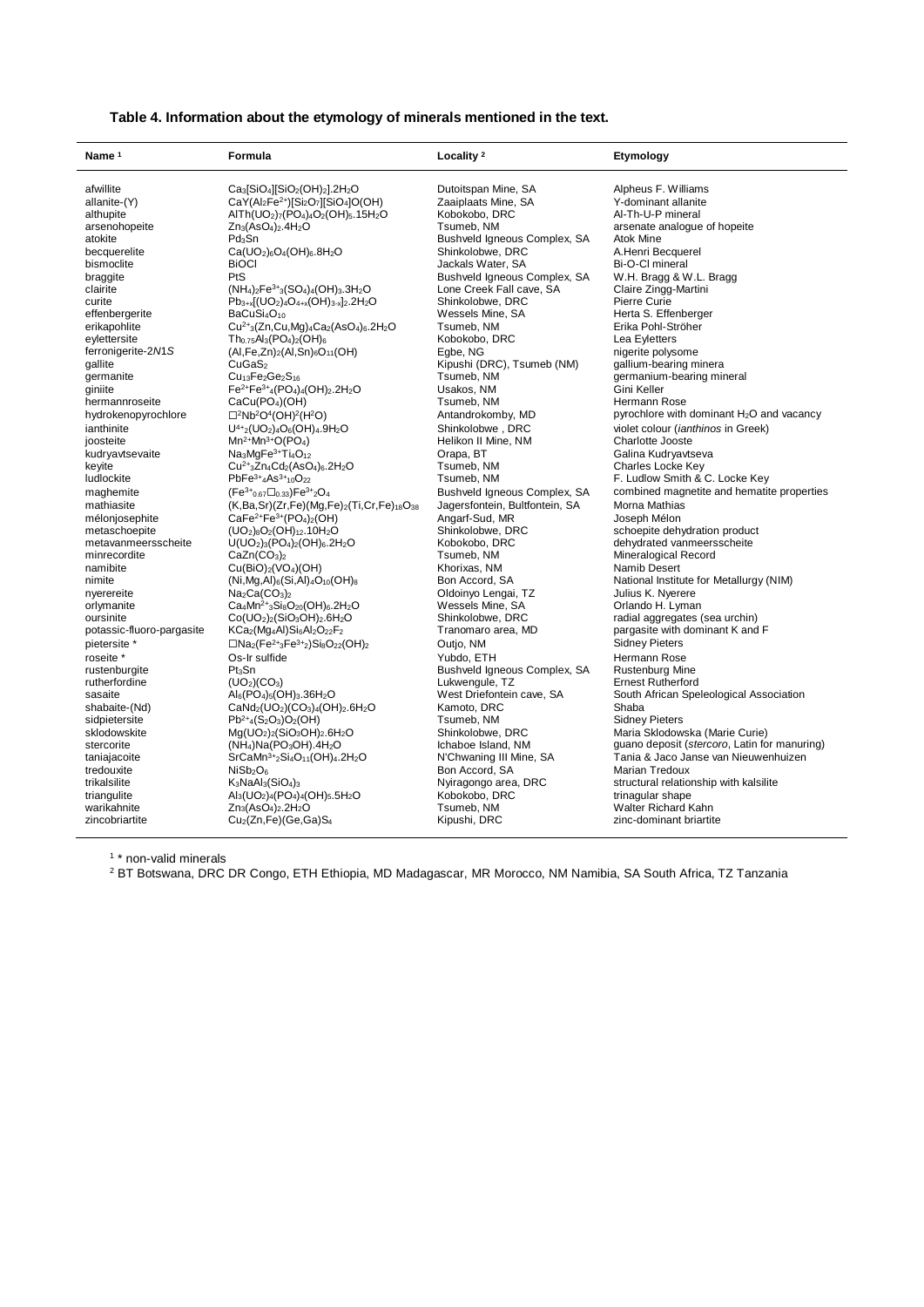**Table 5. Individual and grouped localities for which the greatest numbers of new species have been described.**

| #              | <b>South Africa</b>                                    |
|----------------|--------------------------------------------------------|
|                |                                                        |
| 72             | sulfide ore body, with subsurface oxidation zones      |
| 16             | sulfide ore body, in dolomite host rock                |
| 6              | phonolite                                              |
|                |                                                        |
| 39             | vein-type uranium deposit                              |
| 13             | uraniumbearing, phosphate-rich pegmatite               |
| 6              | U-Se-rich ore body within stratiform Cu-Co deposits    |
| 6              | melilite-nephelinite lava                              |
|                |                                                        |
| 25             | hydrothermally altered sedimentary Mn deposits         |
| 15             | platinum-group element deposits                        |
| $\overline{7}$ | mantle-derived Ni ore deposit                          |
|                |                                                        |
| 8              | oxidation zone of hydrothermal Co-arsenide ore deposit |
| 7              | vein-type manganese ore deposit                        |
|                |                                                        |
|                |                                                        |
| 9              | sandstone-hosted uranium deposit                       |
|                |                                                        |

## **Table 6. Academy members in whose honour mineral species have been named.**

| <b>Name</b>                             | <b>Profession and affiliation</b>               |                   |
|-----------------------------------------|-------------------------------------------------|-------------------|
| Raymond Anthoine (1888-1971)            | mining engineer, various companies              | anthoinite        |
| Henri Buttgenbach (1874-1964)           | mineralogist, Université de Liège               | buttgenbachite    |
| Félicien Cattier (1869-1946)            | administrator, Union Minière du Haut-Katanga    | cattierite        |
| Jules Cornet (1865-1929)                | geologist, Ecole des Mines de Mons              | cornetite         |
| Fernand Delhaye (1880-1946)             | geologist, various companies                    | delhayelite       |
| Hubert Droogmans (1858-1938)            | administrator, Comité Spécial du Katanga        | droogmansite *    |
| Paul Fourmarier (1877-1970)             | geologist, Université de Liège                  | fourmarierite     |
| Armand Francois (1922-2012)             | geologist, Union Minière du Haut-Katanga, GCM   | francoisite-(Nd)  |
| Jacques Lepersonne (1909-1997)          | geologist, Musée Royal de l'Afrique Centrale    | lepersonnite-(Gd) |
| Aimé Marthoz (1894-1962)                | administrator, Union Minière du Haut-Katanga    | marthozite        |
| Achille Salée (1886-1932)               | geologist, Université Catholique de Louvain     | saléeite          |
| Jacques Thoreau (1886-1973)             | ore geologist, Université Catholique de Louvain | thoreaulite       |
| Robert du Trieu de Terdonck (1889-1970) | mining engineer, Union Minière du Haut-Katanga  | trieuite *        |
| Edward Wayland (1888-1966)              | geologist, Geological Survey of Uganda          | waylandite        |

\* non-valid species